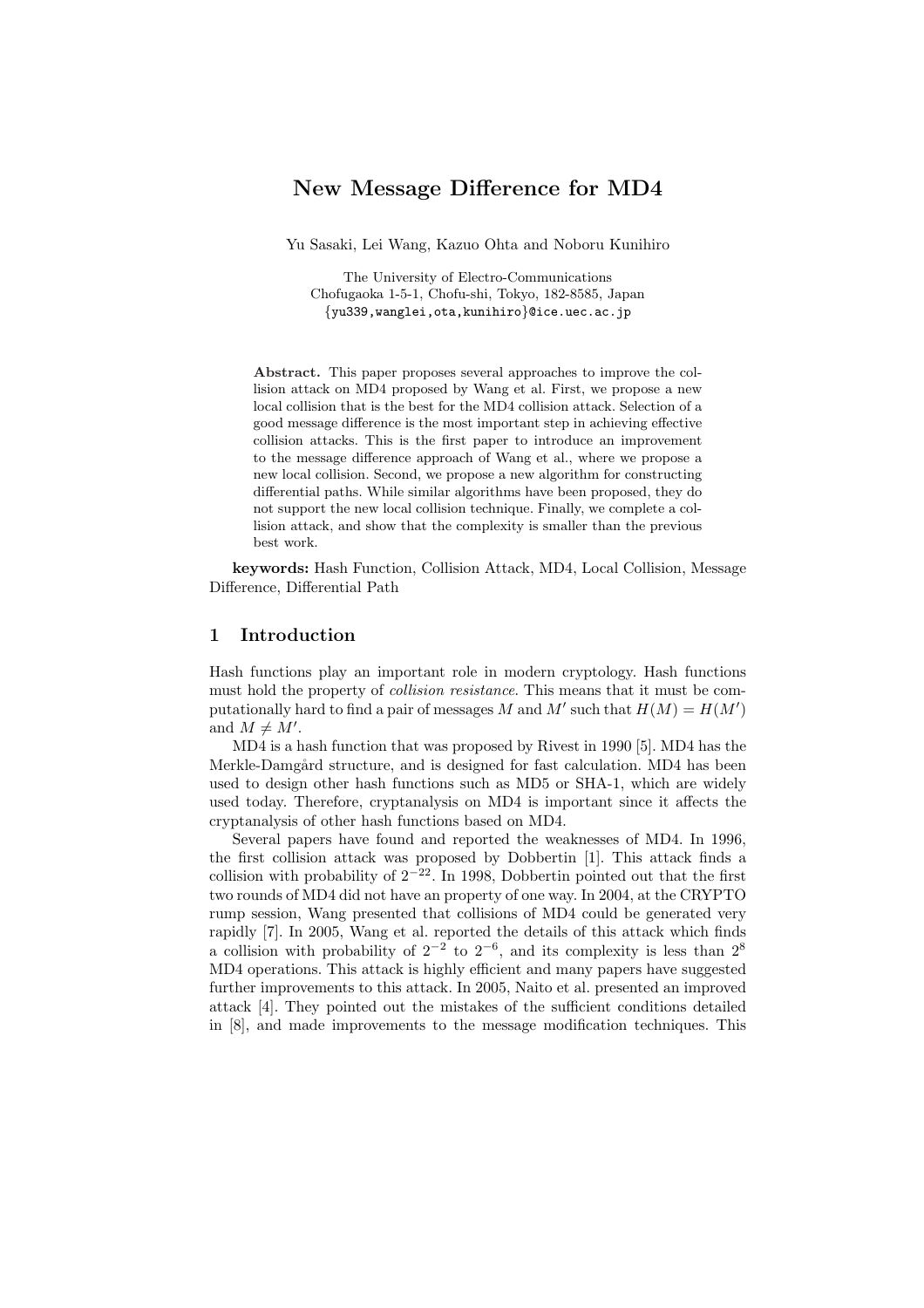attack finds a collision with complexity less than 3 MD4 operations, and it is the fastest approach up to this time. In 2006, Schläffer and Oswald [6] analyzed how message differences given by [8] worked, and proposed an automated differential path search algorithm. As a result, they found a differential path that needed fewer sufficient conditions than Wang et al.'s.

An important characteristic of previous attacks is that they all used the same local collision, i.e. the message differences and differential path as proposed by Wang et al. In [8], the authors claim that their message differences, which are derived from their local collision, are optimized for collision attack. However, our research shows that local collision of [8] is not optimized.

For collision attacks, selecting good message differences is very important. Message differences are derived from a local collision, so selecting a good local collision is an important aspect of this work. If better local collisions or message differences are found, attack complexity can be drastically reduced. Moreover, an effective way to find a good local collision or message difference for MD4 may be applicable to other hash functions. This fact motivated our research on MD4.

This paper makes two contributions.

- 1. We propose a new local collision and new message differences that appear to be the best for collision attack on MD4. We use less than one half of the non-negligible sufficient conditions for new differences needed by Wang et al.'s approach.
- 2. We show that the differential path construction algorithm proposed by [6] does not work for the new local collision technique. Therefore, we analyze the problems of [6], and develop a new algorithm.

The improved collision attack is realized by combining the above two contributions and the message modification technique described by [3, 4]. Since local collision and message differences are improved, we can find a collision with complexity less than 2 MD4 operations, which is the fastest of all existing attacks. We show the new local collision in the right side of Table 1 and Figure 2.2, new message differences and differential path in Table 7, new sufficient conditions in Table 8, and all message modification procedures in Table 9 to Table 20; an example of a collision generated by our attack is shown in Table 4.

The organization of this paper is as follows. In section 2, we explain the specification of MD4 and related works. In section 3, we explain why the local collision of [8] is not best, and propose a new local collision for MD4. In section 4, we explain why the algorithm of [6] does not support the new local collision, and propose a new algorithm that constructs differential paths for the first round of MD4. Section 5 completes the improved attack, and compares its efficiency to previous works. Finally, we conclude this paper in section 6.

## 2 Preliminaries

## 2.1 Specification of MD4 [5]

 $MD4$  input is an arbitrary length message  $M$ , and MD4 output is 128-bit data  $H(M)$ . MD4 has a Merkle-Damgård structure. First, the input message is padded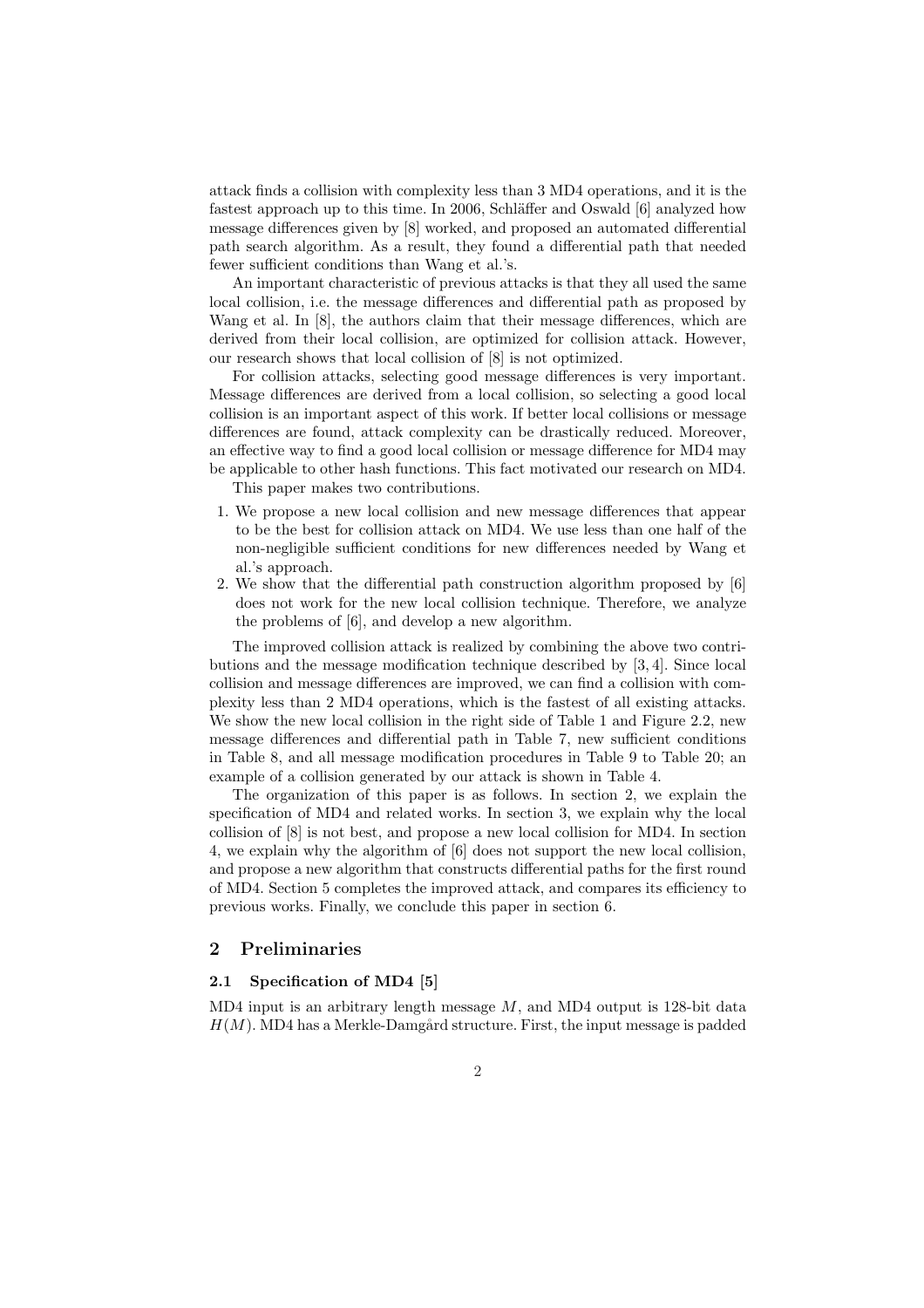to be a multiple of 512 bits. Since padding does not affect collision attack, we omit its explanation. The padded message  $M^*$  is divided into 512-bit messages  $M^* = (M_0, \ldots, M_{n-1})$ . The initial value (IV) for the hash value is set to be  $H_0 = (0 \times 67452301, 0 \times 674089, 0 \times 98640, 0 \times 10325476)$ . The output of the compression function  $H_1$  is calculated using  $M_0$  and  $H_0$ . In this paper, we call the calculation performed in a single run of the compression function 1 block. Next,  $H_2$  is calculated using  $M_1$  and  $H_1$ . Similarly, the compression function is calculated until the last message  $M_{n-1}$  is used. Let  $H_n$  be the hash value of M.

#### Compression Function of MD4

All calculations in the compression function are 32-bit. We omit the notation of "mod  $2^{32}$ ". The input to the compression function is a 512-bit message  $M_i$  and a 128-bit value  $H_j$ . First,  $M_j$  is divided into  $(m_0, \ldots m_{15})$ , where each  $m_i$  is a 32bit message. The compression function consists of 48 steps. Steps 1-16 are called the first round (1R). Steps 17-32 and 33-48 are the second and third rounds (2R and 3R), respectively. In step i, chaining variables  $a_i, b_i, c_i, d_i (1 \leq i \leq 48)$  are updated by the following expression  $(a_0, b_0, c_0, d_0)$  are the IV).

 $a_i = d_{i-1},$  $b_i = (a_{i-1} + f(b_{i-1}, c_{i-1}, d_{i-1}) + m_k + t) \ll s_i,$  $c_i = b_{i-1},$  $d_i = c_{i-1},$ 

where f is a Boolean function defined in each round,  $m_k$  is one of  $(m_0, \ldots m_{15})$ , and index k is defined in each step. If  $m_0, \ldots m_{15}$  are fixed, all other  $m_i(16 \leq$  $i \leq 47$ ) are also fixed. In this paper we call this "Message Expansion". t is a constant number defined in each round,  $\lll s_i$  denotes left rotation by  $s_i$  bits, and  $s_i$  is defined in each step. Details of  $f$  and  $t$  are as follows.

$$
1R: t = 0 \times 00000000, f(X, Y, Z) = (X \wedge Y) \vee (\neg X \wedge Z),
$$
  
\n
$$
2R: t = 0 \times 5a827999, f(X, Y, Z) = (X \wedge Y) \vee (Y \wedge Z) \vee (X \wedge Z),
$$
  
\n
$$
3R: t = 0 \times 6e49eba1, f(X, Y, Z) = X \oplus Y \oplus Z.
$$

After 48 steps are calculated,  $H_{j+1}$  is calculated as follows. aa<sup>0</sup> ← a<sup>48</sup> + a0, bb<sup>0</sup> ← b<sup>48</sup> + b0,  $cc_0 \leftarrow c_{48} + c_0, \t dd_0 \leftarrow d_{48} + d_0,$  $H_{j+1} \leftarrow (aa_0|bb_0|cc_0|dd_0).$ 

## 2.2 Related Work 1: Collision Attack by Wang et al. and its Improvement by Previous Works

The first collision attack on MD4 was proposed by Wang et al. in 2005. Many researchers have improved this attack since its publication. Our paper also improves this attack. In this section, we explain the attack procedure and which part of the attack has been improved so far.

This attack is a differential attack, and generates a collision with complexity less than  $2^8$  MD4 operations. Let m and m' be a pair of messages that yield a collision. Difference  $\Delta$  is defined to be the value yielded by subtracting value for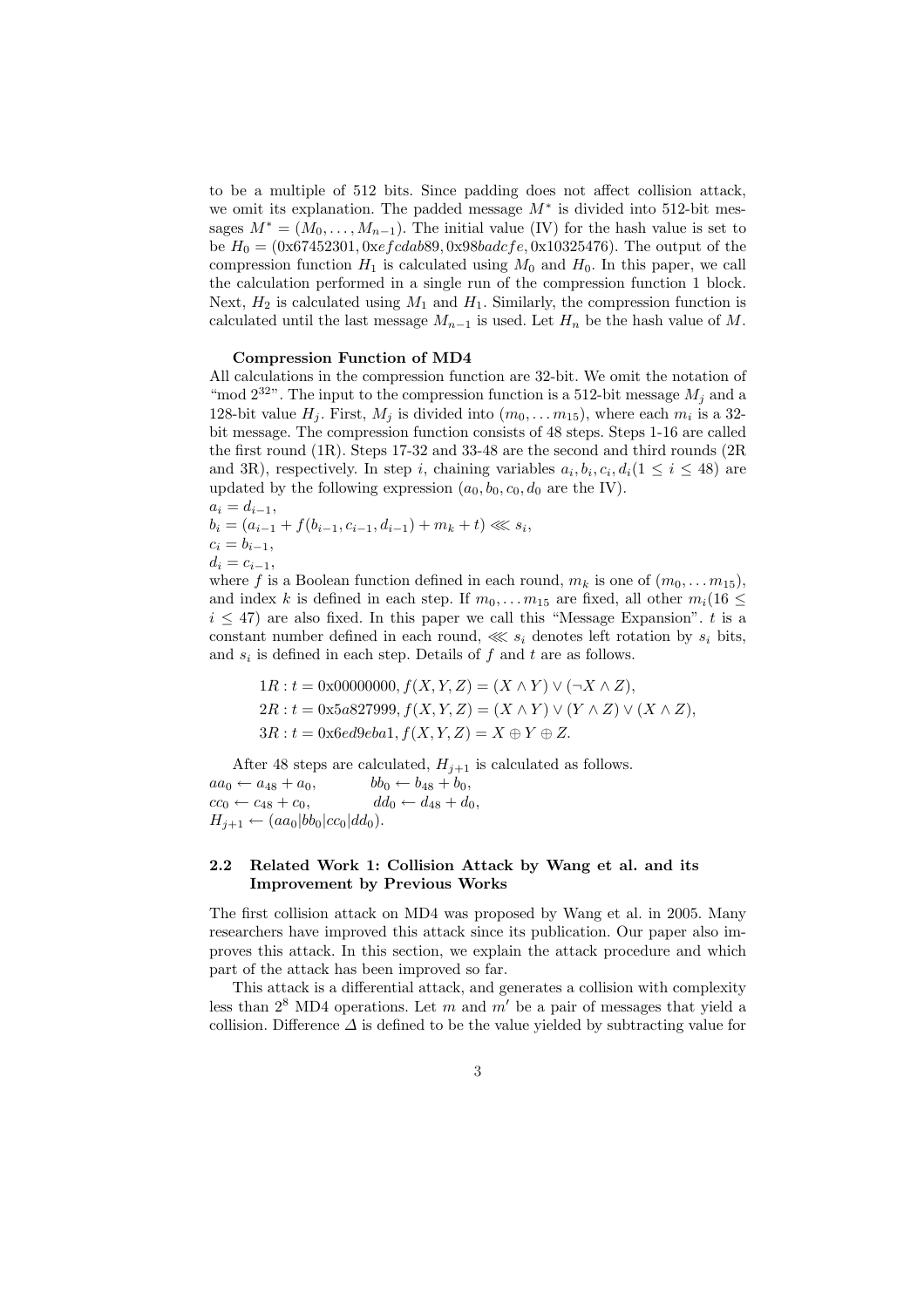m from value for m'. For example,  $\Delta m = m' - m$ . The attack procedure is as follows.

- 1. Find the "Message Difference  $(\Delta M)$ " that yields a collision with high probability.
- 2. Determine how the impact of  $\Delta M$  propagates. The propagation of this difference is called the "Differential Path (DP)."
- 3. Generate "Sufficient Conditions (SC)" for realizing the differential path on the value of chaining variables for calculating the hash value of  $m$ .
- 4. Determine the procedures of "Message Modification (MM)" that satisfy sufficient conditions.
- 5. Locate a message that satisfies all sufficient conditions by randomly generating messages and applying Message Modification. Let such a message be  $M_{*}.$
- 6. Calculate  $M'_* = M_* + \Delta M$ . Finally,  $M_*$  and  $M'_*$  become a collision pair.

 $\Delta M$  of Wang et al.'s attack is as follows.

$$
\Delta M = M' - M = (\Delta m_0, \Delta m_1, \dots, \Delta m_{15}),
$$
  

$$
\Delta m_1 = 2^{31}, \Delta m_2 = 2^{31} - 2^{38}, \Delta m_{12} = -2^{16}, \Delta m_i = 0, 0 \le i \le 15, i \ne 1, 2, 12.
$$

[8] introduces two kinds of message modification: Single-Step Modification and Multi-Step Modification. Later, these names were changed to Basic Message Modification (BMM) and Advanced Message Modification (AMM). They are related as follows.

- Basic message modification is the technique that can satisfy all sufficient conditions in the first round with probability of 1.
- Advanced message modification can satisfy several sufficient conditions in the second round. (If the sufficient conditions exist in an early step of the second round, they may be satisfied by advanced message modification. On the other hand, if they exist in a later step of the second round, it's almost impossible to satisfy them.)
- No technique is known to satisfy any sufficient conditions in the third round.

For details about the differential path, sufficient condition and message modification, please refer to [8].

#### Strategy of Selecting ∆M

The strategy of selecting  $\Delta M$  is explained by Schläffer and Oswald [6]. They showed that  $\Delta M$  was determined by the Local Collision (LC) in the third round, although the reason was not explained. They then showed how Wang et al.'s local collision worked. We show the local collision of Wang et al. in the left side of Table 1, and its diagram in Figure 2.2.

#### Improvement of Collision Attack

So far, several papers [4, 6] have improved the collision attack proposed by Wang et al. Naito et al. [4] pointed out the sufficient condition mistakes in [8], and made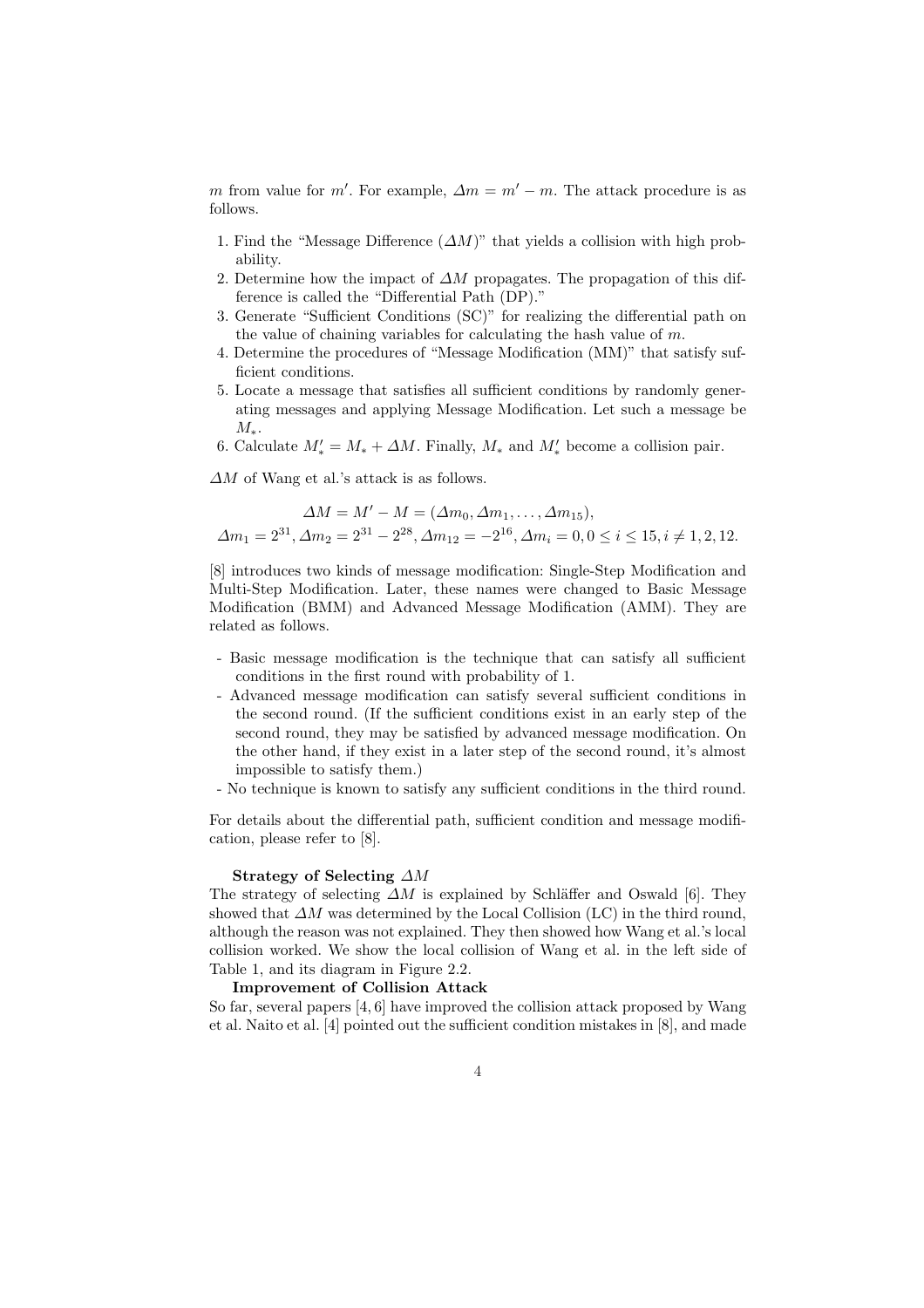Table 1. Comparison of Wang et al.'s Local Collision and Ours

| Wang et al.'s Local Collision                      |                               |         |               |     |          | New Local Collision |                                                                     |
|----------------------------------------------------|-------------------------------|---------|---------------|-----|----------|---------------------|---------------------------------------------------------------------|
| Step $\Delta a_k \Delta b_k \Delta c_k \Delta d_k$ | $\Delta m_{k-1}$              |         |               |     |          |                     | Step $\Delta a_k \Delta b_k \Delta c_k \Delta d_k$ $\Delta m_{k-1}$ |
| 931<br>$\dot{i}$                                   | $-s_i$                        |         |               | 931 |          |                     | $2^{31-s_i}$                                                        |
| $2^{31}$<br>$2^{31}$<br>$i+1$                      | $2^{31-s_{i+1}} \cdot 2^{31}$ | $(i+1)$ |               |     | $2^{31}$ |                     | $2^{31}$                                                            |
| $2^{31}$<br>$2^{31}$<br>$ i+2 $                    |                               | $(i+2)$ |               |     |          | 231                 | $2^{31}$                                                            |
| 231<br>$2^{31}$<br>$ i+3 $                         |                               |         | $ i+3 2^{31}$ |     |          |                     | $2^{31}$                                                            |
| $2^{31}$<br>$ i+4 $                                |                               | $i+4$   |               |     |          |                     | $2^{31}$                                                            |
| $ i+5 $                                            | $2^{31}$                      |         |               |     |          |                     |                                                                     |
|                                                    |                               |         |               |     |          |                     |                                                                     |



Fig. 1. Diagram of Wang et al.'s Local Collision and Ours

improvements to message modification. They used the same  $\Delta M$ , differential path and sufficient condition as given by [8], but proposed advanced message modification that could satisfy all sufficient conditions in the second round and quickly satisfy sufficient conditions in the third round<sup>1</sup>. Their attack finds a collision of MD4 with complexity less than 3 MD4 operations. Schläffer and Oswald [6] proposed an algorithm that could construct differential paths when  $\Delta M$  was given. They used the same  $\Delta M$  as given by [8], and showed a differential path that needed fewer sufficient conditions than Wang et al.'s.

For Wang et al.'s attack, selection of  $\Delta M$  gives the most significant impact to the attack complexity. However, no paper has attempted to improve the  $\Delta M$ of Wang et al. In this paper, we propose new  $\Delta M$  in section 3.

<sup>&</sup>lt;sup>1</sup> This technique is restarting collision search from an intermediate step, which is different from message modification for the third round.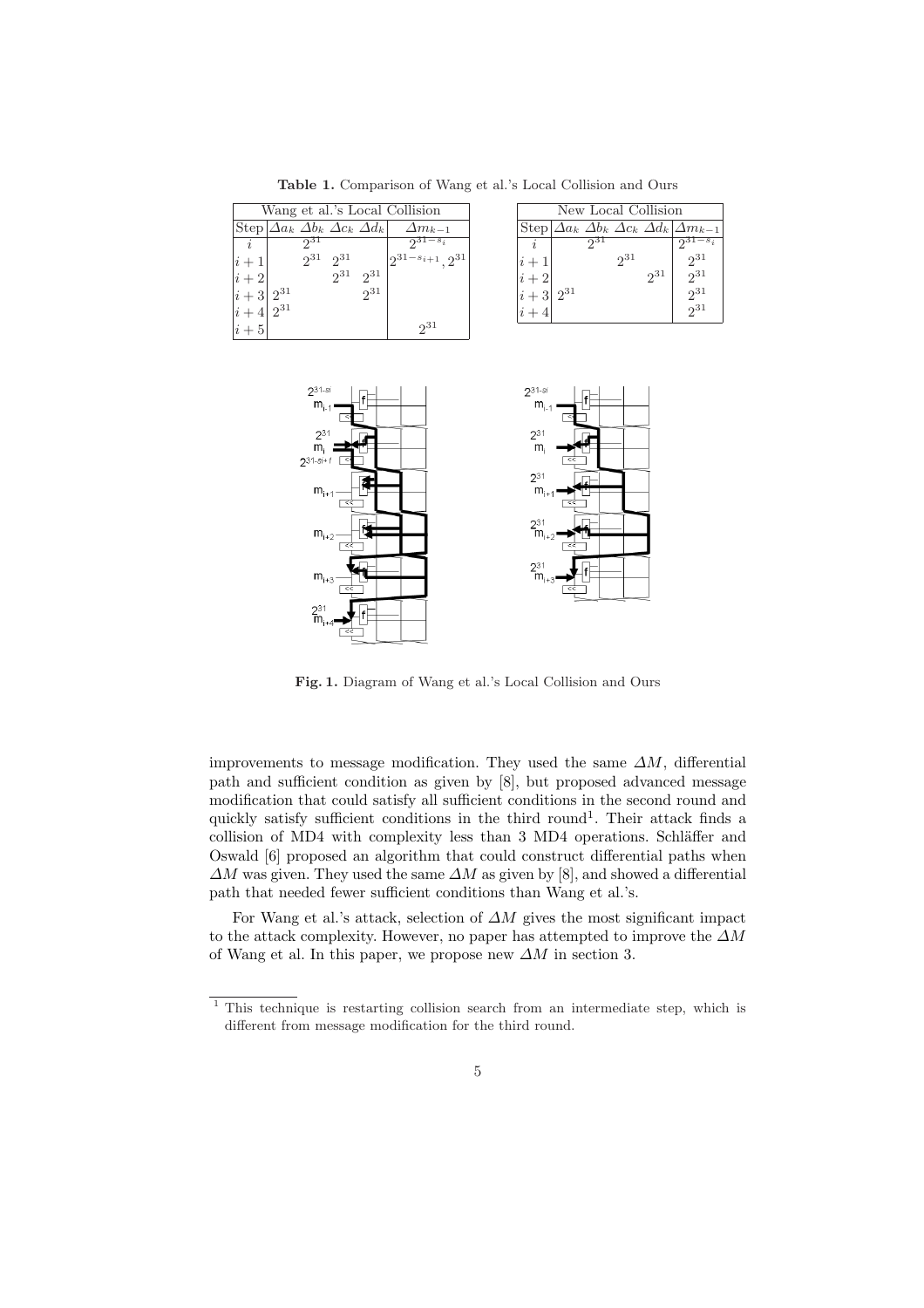## 2.3 Related Work 2: Differential Path Search by Schläffer and Oswald [6]

At FSE06, Schläffer and Oswald [6] proposed an algorithm on how to construct differential paths for MD4 collision attack, when message differences are given. They used Wang et al.'s message differences. We show this algorithm can not be applied to the new  $\Delta M$  (see section 4.2 and 4.3). In this section, we explain their algorithm as follows.

- 1. Calculate "Target Differences." In step i, target differences mean differences that are used to cancel  $\Delta m$  in steps  $i + 4k(k = 0, \pm 1, \pm 2 \cdots)$ .
- 2. Determine the actual output differences of  $f$  function.  $f$  function can not produce differences that are not elements of target differences. Resulted differential path usually has some contradictions in sufficient conditions.
- 3. Resolve contradictions in the sufficient conditions to construct a differential path.

For more details, please refer to [6].

## 3 New Local Collision

As mentioned in section 2.2, no paper has proposed a better  $\Delta M$  than that of Wang et al. In this section, we propose a superior local collision and  $\Delta M$  that are the best for collision attack on MD4.

#### 3.1 Importance of Selecting  $\Delta M$

 $[6]$  determined  $\Delta M$  was set by local collision in the third round, however, they didn't mention a reason for this. This motivated us to start with an explanation.

Thanks to the various message modification techniques which are available to us, following the differential path during the first two rounds (32 steps) of MD4 has very low cost. The computational cost of the attack comes from the probability of following the path during the third round. As a consequence, in order to get a more efficient collision attack on MD4, minimizing the number of sufficient conditions in the third round is the most important. Therefore, we start by looking for a very efficient local collision in the third round.

## 3.2 Problem of Wang et al.'s Local Collision and Constructing New Local Collision

In order to minimize the number of sufficient conditions in the third round, the method of Wang et al. applies local collision there. Their local collision is shown in left side of Table 1. They insert single message difference to step  $i$  in the third round, and insert other message differences to minimize the impact of the propagation of the inserted difference. As a result, the inserted difference is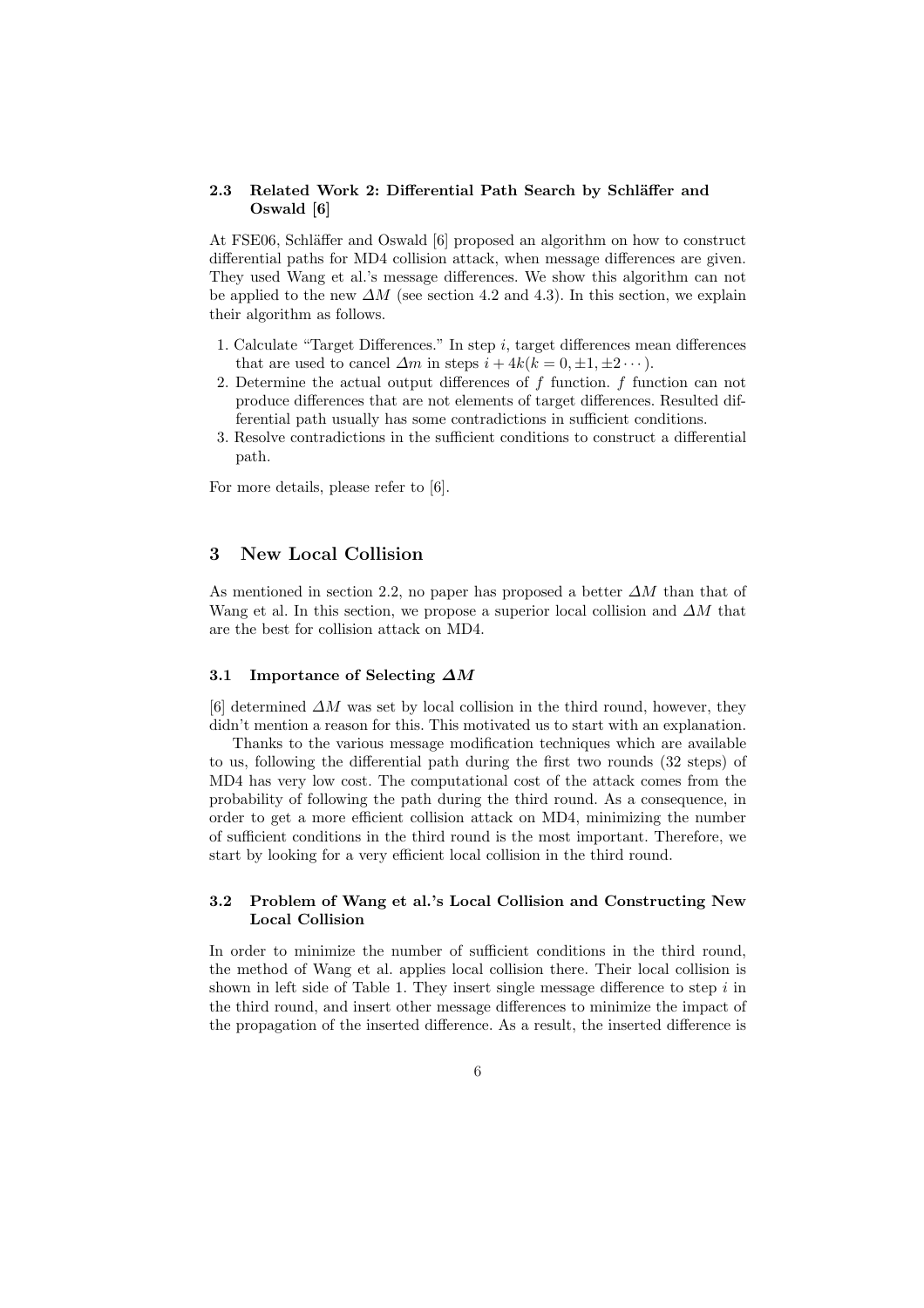cancelled in following 6 steps. In Wang et al.'s local collision, two differences are made in the MSB of  $b_i$  and  $b_{i+1}$  for ensuring that differences don't propagate in step  $i+2$ ,  $i+3$  and  $i+4$  (obviates the need to insert other message differences). Here, due to the addition and left rotation, the following fact is achieved. (We show the proof of this in Appendix A.)

**Fact:** To make  $\Delta b_i = \pm 2^{31}$  from  $\Delta m_k = \pm 2^{31-s_i}$ , we need the following sufficient condition:

$$
\begin{cases} b_{i,31} = 0 & \text{(if } \Delta m_k = +2^{31-s_i})\\ b_{i,31} = 1 & \text{(if } \Delta m_k = -2^{31-s_i}) \end{cases}
$$

Wang et al.'s local collision makes two differences. Therefore, it needs two sufficient conditions to realize the local collision.

In a collision attack on MD4, at least one message difference in the third round is necessary since collision messages must be different. Considering the Fact, it is obvious that if a local collision yielding one difference in the MSB of  $b_i$  can be constructed, that local collision is the best.

### 3.3 Construction of New Local Collision

We construct a new local collision by making only one difference in the MSB of  $b_i$ . The new local collision is summarized in right side of Table 1 and Figure 2.2. In step *i*, we make  $\Delta b_i = \pm 2^{31}$  by inserting  $\pm 2^{31-s_i}$  on  $m_{i-1}$ . From the Fact, we need one sufficient condition to make  $\Delta b_i = \pm 2^{31}$ . In step  $i + 1, \pm 2^{31}$  of  $b_i$ propagates through function  $f = (b_i \oplus c_i \oplus d_i)$ . Therefore, we insert  $\pm 2^{31}$  on  $m_i$  in order to cancel  $\pm 2^{31}$  from f. A similar situation occurs in step  $i + 2$  and  $i + 3$ , so we insert  $\pm 2^{31}$  on m, to cancel the difference that propagates from f. In step 4, we cancel  $\Delta a_{i+3} = \pm 2^{31}$  by  $\Delta m_{i+3} = \pm 2^{31}$ , and finally all differences are cancelled. (Since all  $\Delta m$  are in MSB, any sign for  $\Delta m$  is acceptable.)

#### 3.4 New Message Difference

As described in section 3.3, the new local collision makes only one difference, therefore, the new local collision needs only one sufficient condition in the third round, and this is the best local collision for MD4. In order to complete the entire collision attack, the impact of the message expansion on the previous rounds needs to be considered. The local collision constructed in section 3.3 does not fix step  $i$  that is the initial step of the local collision. Therefore, we analyze the impact of message expansion, and select the best  $i$  that minimizes the impact on the previous rounds.

We show details of this analysis in Appendix B. As a result, we found that  $i = 33$  is the best, and obtained following message differences.

$$
\Delta m_0 = 2^{28}, \Delta m_2 = 2^{31}, \Delta m_4 = 2^{31}, \Delta m_8 = 2^{31}, \Delta m_{12} = 2^{31}, \Delta m_i = 0 \text{ for } i = 1, 3, 5, 6, 7, 9, 10, 11, 13, 14, 15.
$$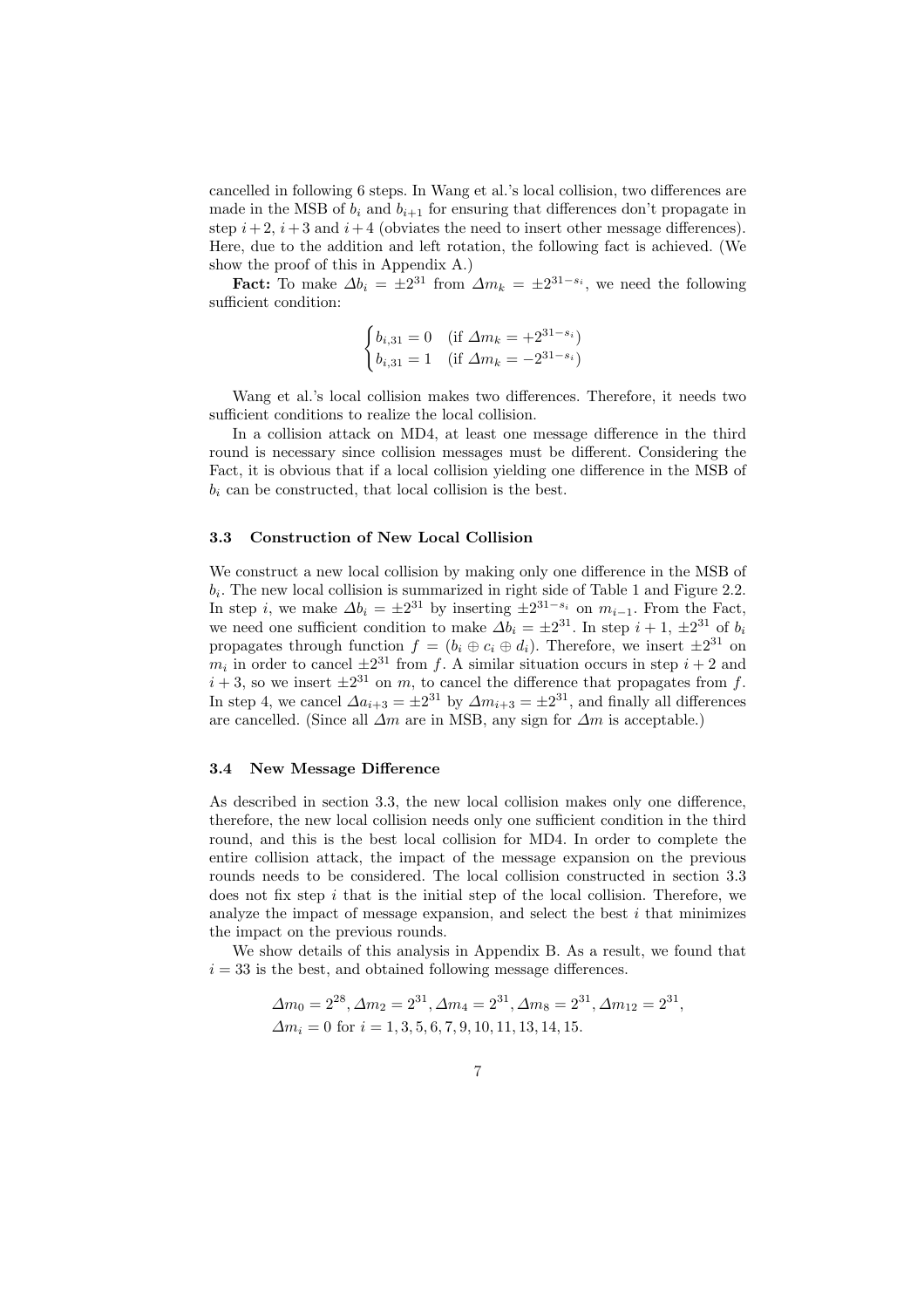The differential path for the third round is also determined by local collision. It is shown in Table 7 in Appendix C.

Remaining work is to construct a differential path for the first and second round. In the first round, all sufficient conditions are satisfied by basic message modification, whereas, some of sufficient conditions in the second round may not be satisfied by advanced message modification. Therefore, we should minimize the number of sufficient conditions in the second round even if the differential path for the first round becomes more complicated. Since constructing the differential path for the second round is simple, we show only the result in Table 7 in Appendix C.

## 4 Differential Path Search Algorithm

In this section, we describe the DP construction algorithm, denoted as  $DPC$ .

#### 4.1 Definition of Good DPC

Input of DPC is  $\Delta M$ . A good DPC should not just work for one specified  $\Delta M$ . It should be able to work for all  $\Delta M$ . Moreover, it should be finished in reasonable time. If a  $DPC$  is able to work for all  $\Delta M$  in reasonable time, we will call it "Good DPC."

### Crucial technique to Realize Good DPC

For DPC, how to control difference propagation through  $f$  function is important. Therefore, in design of good  $DPC$ , it is crucial to control difference propagation through  $f$  function to search DP in a large space efficiently.

## 4.2 Overview of Problems of Previous Work [6] and Our Improvement

Schläffer and Oswald proposed an algorithm to construct differential paths, based on Wang et al.'s message differences. Unfortunately the algorithm can not work for our new message differences. Therefore, we will propose a new  $DPC$ , which is able to work for our new  $\Delta M$ . We will give an overview of comparison of these two algorithms.

## Problem of Schläffer and Oswald's Algorithm

By Schläffer and Oswald's algorithm, the differences produced by  $f$  function in step i can only be used in step  $i+4k$ , and no others. Although their rule reduced the search space considerably, they found, fortunately, a better differential path than Wang et al's algorithm. However, reduced search space is too small, and consequently, their algorithm can not work for our new message differences.

#### Advantage of Our Algorithm

In our algorithm, we found a way to control difference propagation through  $f$ function efficiently in larger search space.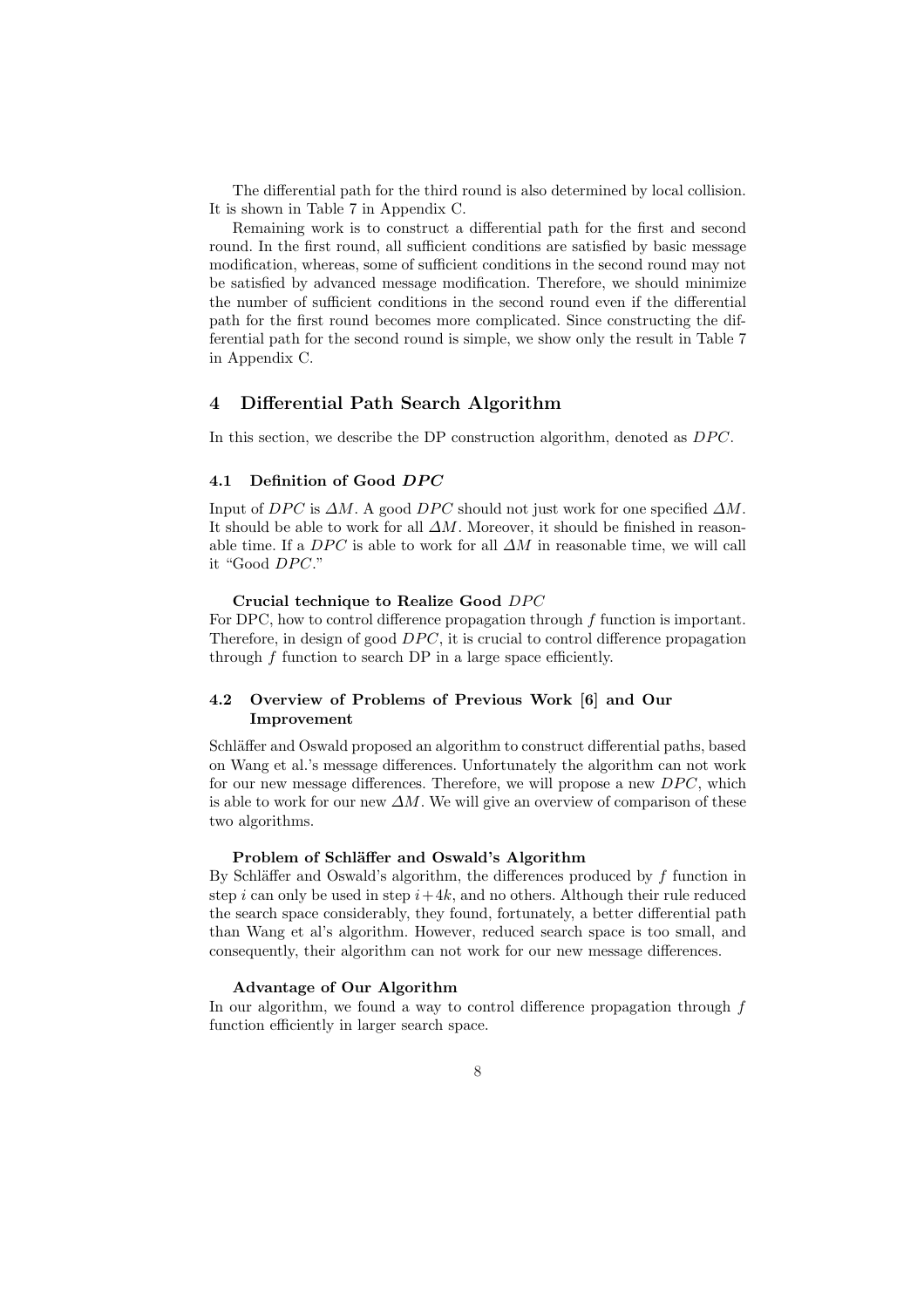Important improvement: for step i, Schläffer and Oswald's algorithm only produces difference of f to cancel  $\Delta M$  in step  $i + 4k$ . By our algorithm, besides this kind of difference, f can also produce difference to guarantee that  $\Delta M$  in other steps can be cancelled.

The search space of our algorithm is larger, which makes our algorithm work for the new  $\Delta M$  proposed in section 3.

#### 4.3 Details of Our New Proposed Algorithm for the First Round

The goal of our algorithm is to construct a differential path for the first round with given chaining variable differences after step 16 and given message differences. Our algorithm consists of three major parts: Forward search, Backward search and Joint algorithm.

#### i. Forward search

Forward search is done from step 1 to step 4. As mentioned in section 4.1, the crucial technique for making good  $DPC$  is controlling difference propagation through f function in a large search space. In forward search, we exhaustively search the possibility of difference through  $f$ . After forward search is finished, there are possible differences for chaining variables after step 4. Possible differences for  $a_4$ ,  $b_4$ ,  $c_4$ ,  $d_4$  are called "Potential Differences."

#### ii. Backward search

First of all, we will redefine the concept "Target Difference" for backward search. Backward Search is done from step 16 to step 8.

Target Differences: for step i, target differences  $\Delta t_i$  are calculated by differences of chaining variable  $b_i$  and message differences  $\Delta m_{i-1}$  as follows:

$$
\Delta t_i = -\Delta m_{i-1} + (\Delta b_i \gg s_i)(8 \le i \le 16)
$$

Chaining variable differences after step 16 are already fixed, in other words, differences of  $b_i(12 \leq i \leq 16)$  are fixed, it is easy to calculate target differences from step 16 to step 12. In step i, a target difference can be achieved by differences of  $a_{i-1}$  or f function. We need to determine each target difference which should be produced by  $a_{i-1}$  or f function. During backward search, we assume that differences of  $a_{i-1}$  and input differences of f function can always be produced in previous steps, so any target difference can be produced by  $a_{i-1}$ . This is main idea of Schläffer and Oswald's algorithm. We enlarge the search space by considering how to guarantee target differences produced by f function.

If we determine that a target difference will be achieved by  $f$ , input chaining variables  $b_{i-1}$ ,  $c_{i-1}$ , or  $d_{i-1}$  should have a difference at the same position. If  $b_{i-1}, c_{i-1}$ , or  $d_{i-1}$  has a difference, it should be cancelled in the following step. If it can not be cancelled, it can not be used.

Considering that the chaining variable differences after step 16 are already fixed, from step 16 to step 12, it is very easy to check whether a difference of  $b_{i-1}, c_{i-1}$  or  $d_{i-1}$  can be cancelled in the following steps.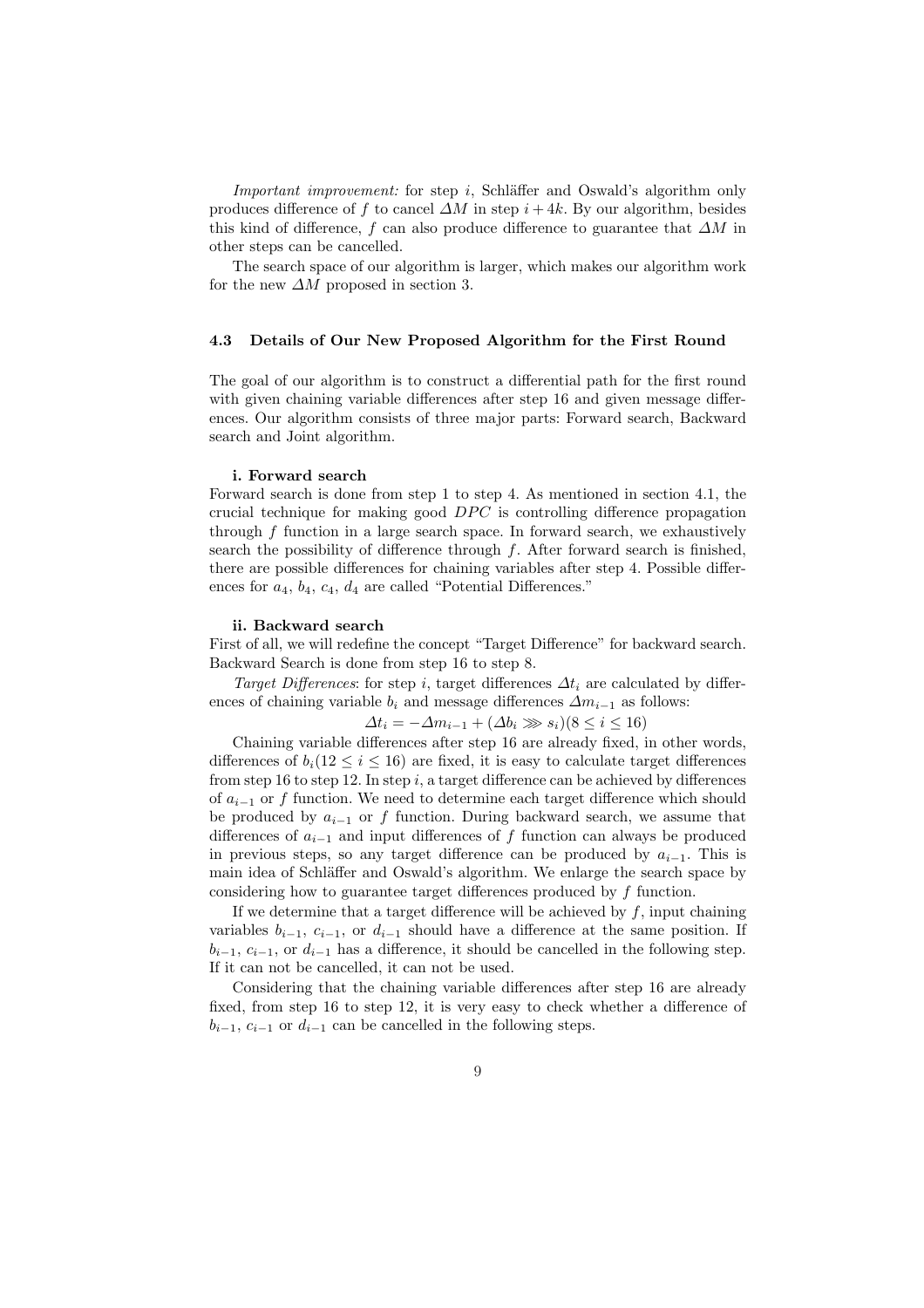After backward search from step 16 to step 12 is done, there are some candidates for chaining variable differences in step 12. For every candidate, backward search from step 12 to step 8 is done by applying the same method.

After backward search from step 16 to 8 is done, there are some candidates for chaining variable differences in step 8, which are called "Aimed Differences."

### iii. Joint algorithm

From step 4 to step 8, aimed differences will select potential differences. In the joint algorithm, only potential differences that match aimed differences can be produced by f function. Selected potential differences need to be cancelled in the following steps, To cancel these differences, carry can be used to expand input differences of f function. More differences can also be introduced.

After all the selected differences are canceled, that is, after the joint algorithm is finished, a differential path is constructed.

## 5 Attack Implementation

### 5.1 Message Modification

The results of Section 3 and 4 yield the new  $\Delta M$ , differential path and sufficient conditions. To complete the collision attack, what remains is to propose advanced message modification procedures for satisfying sufficient conditions in the second and third round. Therefore, we propose advanced message modification, and evaluate the total attack complexity of proposed attack. Papers [3, 4] give some good ideas of advanced message modification. Since proposing advanced message modification is outside the scope of this paper, we show only the procedures of advanced message modification in Table 9 to Table 20 in Appendix D. As a result of applying advanced message modification, all sufficient conditions in the second round are satisfied with very high probability. Furthermore, by applying the technique called "Shortcut Modification" by [4] or "Tunnel" by [3], the sufficient condition in the third round is also quickly satisfied.

### 5.2 Attack Procedure and Complexity Estimation

The attack procedure is shown in Table 2. (Note extra conditions are set for advanced message modification. These are introduced in Appendix D.)

For line 1 to 5: Computation for  $m_i$  needs almost 1 MD4 step. Therefore, for line 4, we need 16 MD4 steps. Line 2 and 3 can be done very quickly compared to line 4.

For line 6 to 13: For line 7, computation for  $b_i$  is 1 MD4 step. Therefore, for line 7, we need 13 MD4 steps. For line 10, there are 11 message modification procedures. According to our evaluation, each procedure requires less than 3 MD4 steps (See Table 9 to 19 for details). Since each condition is satisfied with probability  $1/2$ , we expect half of the message modification procedures are executed. Therefore, we need  $3 \times 11 \div 2 = 16.5$  MD4 steps.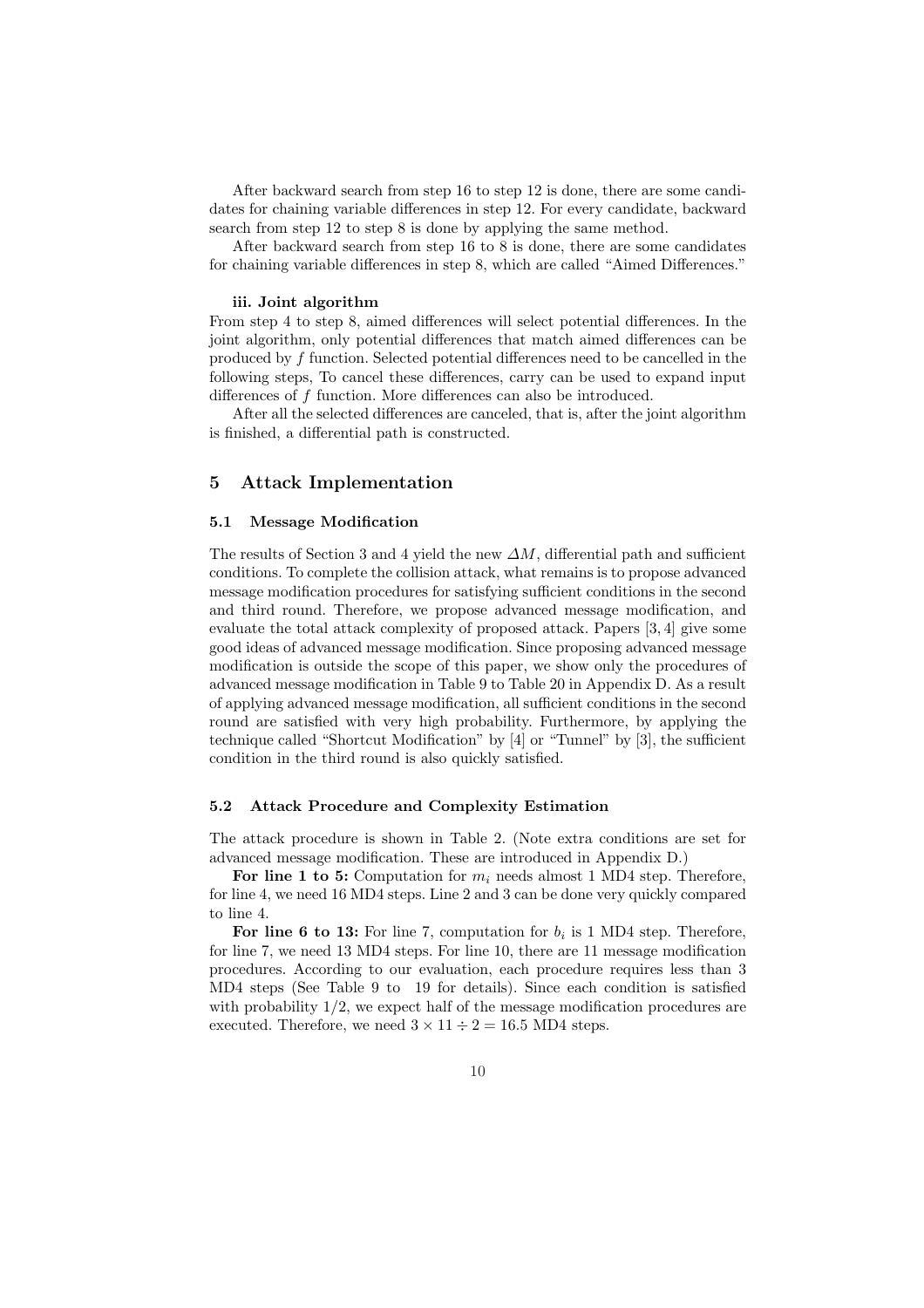1. for  $(1 \leq i \leq 16)$  { 2. Randomly take the value of  $b_i$ . 3. Change  $b_i$  to satisfy all sufficient conds and extra conds for  $b_i$ . 4. Compute  $m_{i-1} = (b_i \gg s_i) - a_{i-1} - f(b_{i-1}, c_{i-1}, d_{i-1}) - t$ . 5. } 6. for  $(17 \le i \le 29)$  { 7. Compute  $b_i$  in standard way. 8. for  $(0 < j < 31)$  { 9. **if** (sufficient conds or extra conds on  $b_{i,j}$  is not satisfied) { 10. Do message modification described in Appendix D. 11. }  $12.$  } 13. } 14. Compute  $b_{30}$  to  $b_{33}$  in standard way. 15. **if** ( $b_{33,31} = 0$ " is not satisfied) { 16. Do message modification for " $b_{33,31} = 0$ ", and **goto** line 14. 17. } 18. Let the present message be M. Finally, M and  $M + \Delta M$  become a collision pair.

For line 14 to 18: Line 14 needs 4 steps of MD4 operations. Then, if  $b_{33,31} = 0$ " is not satisfied, we apply message modification. According to our evaluation, modifying message for " $b_{33,31} = 0$ " takes less than 1 MD4 step, and the probability that this condition is satisfied after repeating line 14 to 16 is 1/2. Therefore, this condition is expected to be satisfied at most 2 trial. Complexity of satisfying in the first trial is 4 MD4 steps and by the second trial is  $4+4+1=9$  MD4 steps. Therefore, average complexity is  $(4+9) \div 2 = 6.5$ MD4 steps. Complexity for line 18 is negligible.

Total complexity: Total complexity is addition of above three parts, that is,  $16+13+16.5+7.5=53$  MD4 steps. Considering other trivial complexity, we evaluate that the complexity of our attack is less than 2 MD4 operations  $(=96$ steps).

### 5.3 Comparison with Previous Attacks

The efficiencies of the proposed attack and previous attacks are compared in Table 3.

From Table 3, it can be said that improvement of local collision is very important. With the new local collision, number of sufficient conditions in the second and third round becomes less than half those of previous attacks, and this enables us to further reduce the complexity of generating a collision.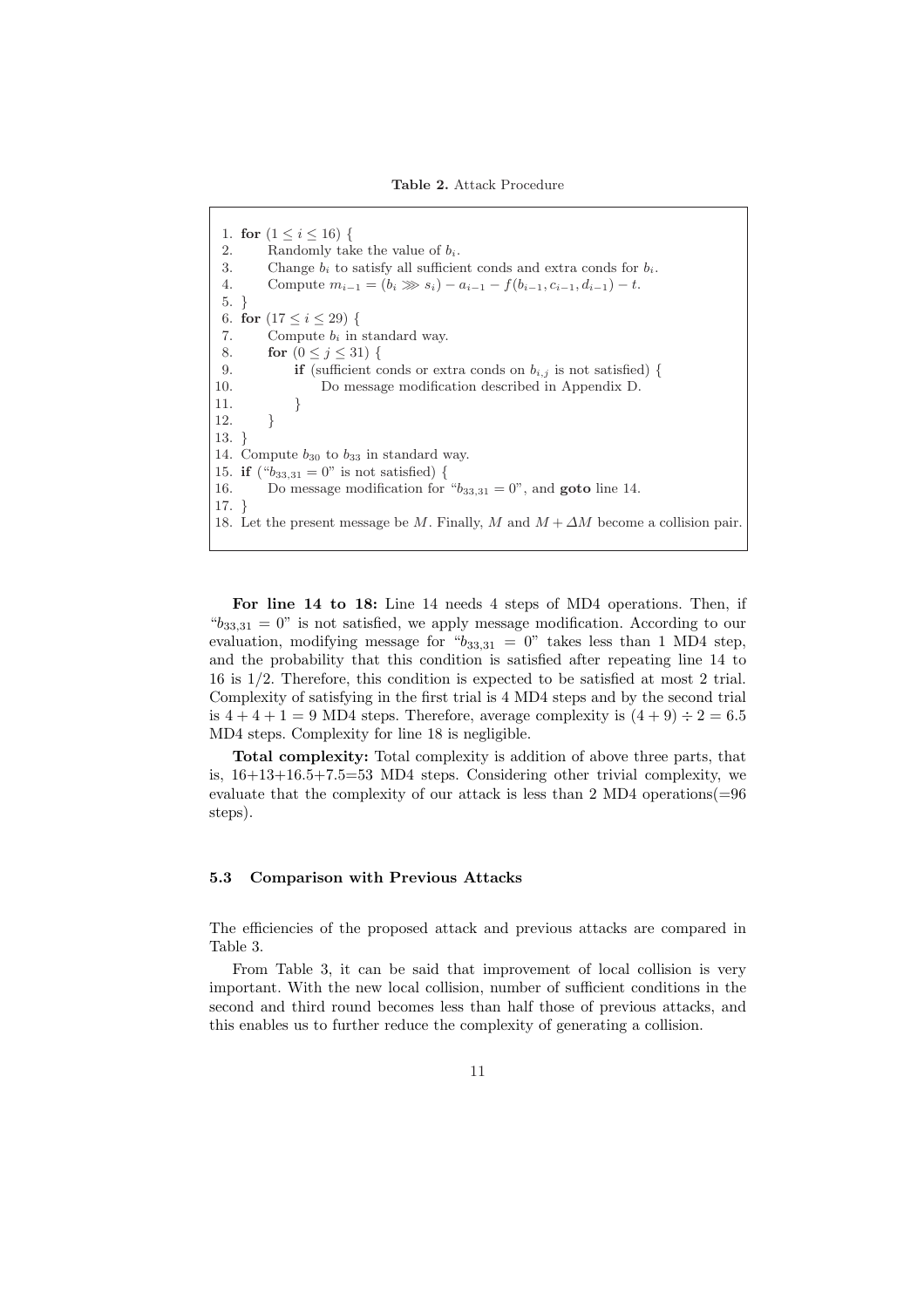| Method               | ΛМ                     |    |               | $\left \frac{\text{\#SCs}}{\text{\#SCs}}\right $ $\frac{\text{Total complexity}}{\text{in } 2R \text{ in } 3R}$ (Unit MD4 operations) |
|----------------------|------------------------|----|---------------|---------------------------------------------------------------------------------------------------------------------------------------|
|                      |                        |    |               |                                                                                                                                       |
| Wang et al.          | Wang's $\Delta M$      | 25 | $\mathcal{D}$ | Less than $2^8$                                                                                                                       |
| Naito et al.         | Wang's $\Delta M$      | 25 | $\mathcal{D}$ | Less than 3                                                                                                                           |
| Schläffer and Oswald | Wang's $\Delta M$      | 22 | $\mathcal{D}$ |                                                                                                                                       |
| Proposed attack      | $ \Delta M$ for new LC | 9  |               | Less than 2                                                                                                                           |

Table 3. Comparison of Previous Attacks and Our Result

## 6 Conclusion

This paper proposed a new local collision that is the best for collision attack on MD4. This was achieved by the first improvement to the message difference approach of Wang et al.

For successful collision attacks,  $\Delta M$  must be carefully selected to reduce the number of sufficient conditions that cannot be satisfied by message modification. In this paper, we showed how efficient the proposed improvement to  $\Delta M$  is. With the new  $\Delta M$ , number of sufficient conditions in the second and third round is less than half those of previous studies; attack complexity is also improved.

Improving the attack on MD4 is not the final goal. As future works, we will apply our analysis to other hash functions, and aim to find more efficient  $\Delta M$ .

We realized that differential path construction algorithm proposed by [6] did not work with the new  $\Delta M$ . Therefore, we analyzed the problems of [6], and proposed a new algorithm for constructing differential path for the first round.

Finally, we show a collision generated by using the new local collision in Table 4. We note that  $\Delta M$  of this example is different from all previous works.

Table 4. An Example of MD4 Collision Generated with New Local Collision

| $M \mid m_0 = 0 \times bcdd2674 \ m_1 = 0 \times 53 \, fce1ed \ m_2 = 0 \times 25d202ce \ m_3 = 0 \times 87d102e$              |
|--------------------------------------------------------------------------------------------------------------------------------|
| $ m_4 = 0xf45be728 m_5 = 0xacc992cc m_6 = 0x6acfb3ea m_7 = 0x7dbb29d4$                                                         |
| $ m_8 = 0 \times d03b f75 m_9 = 0 \times c6aedc45 m_{10} = 0 \times d442b710 m_{11} = 0 \times fca27d99$                       |
| $ m_{12}=0$ xa5f5eff1 m <sub>13</sub> =0xfb2ee79b m <sub>14</sub> =0x0f590d68 m <sub>15</sub> =0x4989f380                      |
| $M'$  m' <sub>0</sub> =0xccdd2674 m' <sub>1</sub> =0x53 <i>f</i> celed m' <sub>2</sub> =0xa5d202ce m' <sub>3</sub> =0xe87d102e |
| $ m'_4 = 0x745be728 m'_5 = 0xacc992cc m'_6 = 0x6acfb3ea m'_7 = 0x7dbb29d4$                                                     |
| $ m'_8 = 0 \times 6d03b$ f 75 $m'_9 = 0 \times 6a$ edc45 $m'_{10} = 0 \times 4442b$ 710 $m'_{11} = 0 \times 6a27d99$           |
| $ m'_{12}=0x25f5eff1\ m'_{13}=0xfb2ee79b\ m'_{14}=0x0f590d68\ m'_{15}=0x4989f380$                                              |
| Hash 0x c257b7be 324f26ef 69d3d290 b01be001                                                                                    |

## Acknowledgements

We would like to thank Antoine Joux for improving our paper and anonymous reviewers for helpful comments.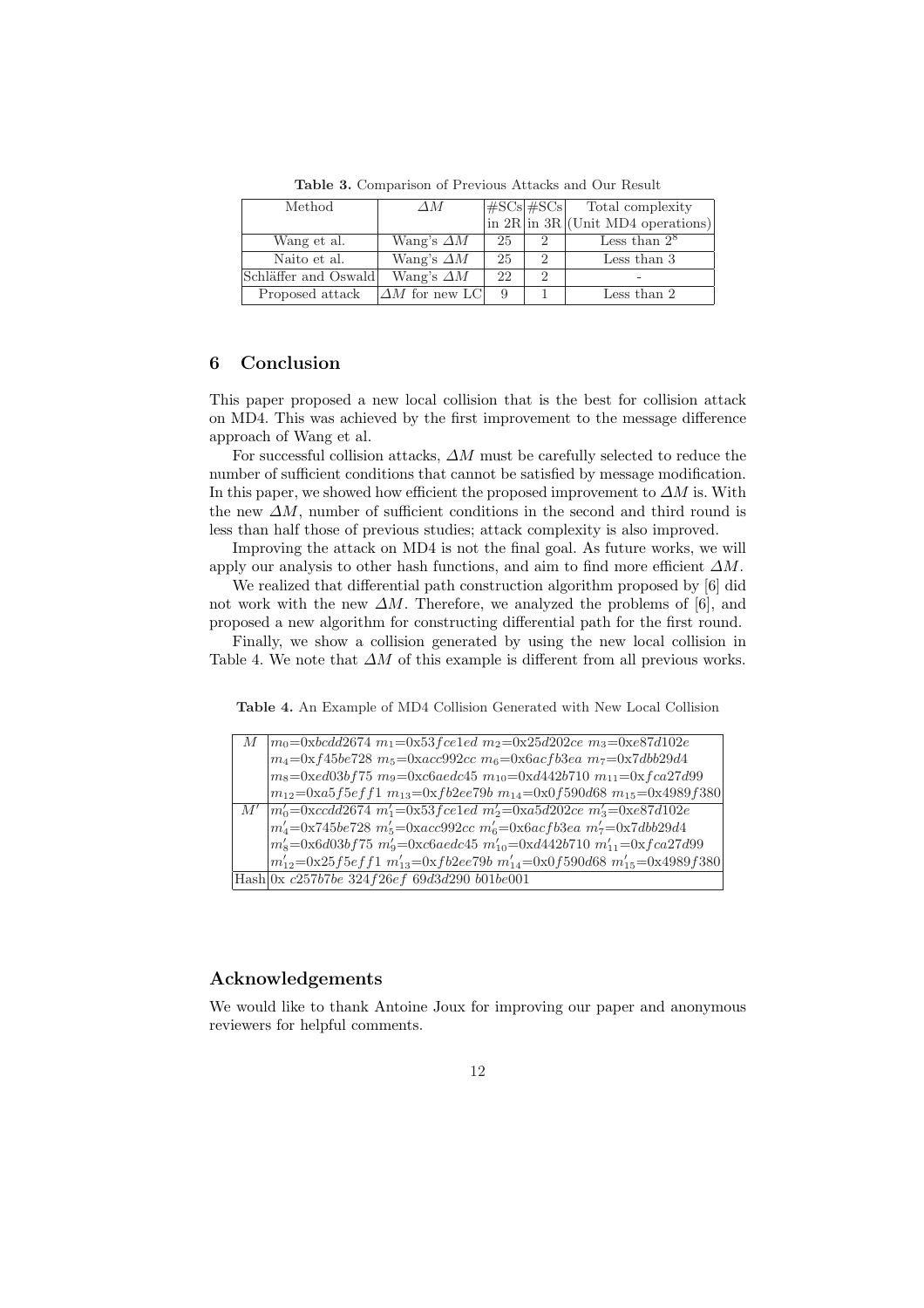## References

- 1. H. Dobbertin. Cryptanalysis of MD4, Fast Software Encryption (FSE) 1996, LNCS 1039, pp53-69, Springer-Verlag, 1996
- 2. H. Dobbertin. The First Two Rounds of MD4 are Not One-Way, Fast Software Encryption (FSE) 1998, LNCS 1372, pp284-292, Springer-Verlag, 1998
- 3. V. Klima, Tunnels in Hash Functions: MD5 Collisions Within a Minute. Cryptology ePrint Archive, Report 2006/105.
- 4. Y. Naito, Y. Sasaki, N. Kunihiro and K. Ohta, Improved Collision Attack on MD4 with Probability Almost 1. Information Security and Cryptology (ICISC) 2005, LNCS 3935, pp129-145, Springer-Verlag, 2006.
- 5. R. Rivest. The MD4 Message Digest Algorithm. CRYPTO 1990, LNCS 537, pp303- 311, Springer-Verlag, 1991, http://www.ietf.org/rfc/rfc1320.txt
- 6. M. Schläffer and E. Oswald. Searching for Differential Paths in MD4. Fast Software Encryption (FSE) 2006, LNCS 4047, pp242-261, Springer-Verlag, 2006.
- 7. X. Wang, D. Feng, H. Chen, X. Lai and X. Yu. Collision for Hash Functions MD4, MD5, HAVAL-128 and RIPEMD. In Rump Session of CRYPTO 2004 and Cryptology ePrint Archive, Report 2004/199.
- 8. X. Wang, X. Lai, D. Feng, H. Chen and X. Yu. Cryptanalysis of the Hash Functions MD4 and RIPEMD. Eurocrypt 2005, LNCS 3494, pp1-18, Springer-Verlag, 2005.

## A Proof of the Fact in Section 3.2

*Proof.* Remember that the calculation of  $b_i$  in step i is as follows.

 $b_i = (a_{i-1} + f(b_{i-1}, c_{i-1}, d_{i-1}) + m_k + t) \ll s_i$ 

Here, we make  $\Delta b_i = 2^{31}$  or  $-2^{31}$  by adding the difference  $\Delta m_k = +2^{31-s_i}$  or  $-2^{31-s_i}$ . Let the value of  $a_{i-1} + f(b_{i-1}, c_{i-1}, d_{i-1}) + m_k + t$  be ∑. We focus on the value of  $\Sigma$  in bit position  $31 - s_i$  (In short,  $\Sigma_{31-s_i}$ ).  $\Sigma_{31-s_i}$  is 0 or 1. First, we consider the case that  $\Sigma_{31-s_i}$  is 0. In this case, if  $\Delta m_k$  is positive,  $\Sigma_{31-s_i}$ changes from 0 to 1, and other bits are kept unchanged. Therefore, it becomes  $\Delta b_i = +2^{31}$  after the rotation. However, if  $\Delta m_k$  is negative,  $\Sigma_{31-s_i}$  changes from 0 to 1, and bit position  $31 - s_i + 1$  also changes because of carry. Here, assume that carry is stopped in bit position  $31 - s_i + 1$ , therefore, the value in bit position  $31 - s_i + 1$  changes from 1 to 0, and other bits are unchanged. In this case, after the rotation, it becomes  $\Delta b_i = +2^{31} - 2^0$ , and thus, we cannot obtain the desired difference. The same analysis is applied in the case of  $\Sigma_{31-s_i}$ is 1. The result of the analysis is summarized below.

Table 5. Summary of Proof

|                     | $\Delta m_k = +2^{31-s_i}$ | $\Delta m_k = -2^{31-s_i}$ |
|---------------------|----------------------------|----------------------------|
| $= 0$               | <b>Success</b>             | Failure                    |
| $\sum_{31-s_i} = 1$ | Failure                    | <b>Success</b>             |

Consider the fact that  $\Sigma_{31-s_i} = b_{i,31}$ , we get following conclusion; To make success,  $b_{i,31} = 0$  if  $\Delta m_k = +2^{31-s_i}$ , or  $b_{i,31} = 1$  if  $\Delta m_k = -2^{31-s_i}$ . (Q.E.D)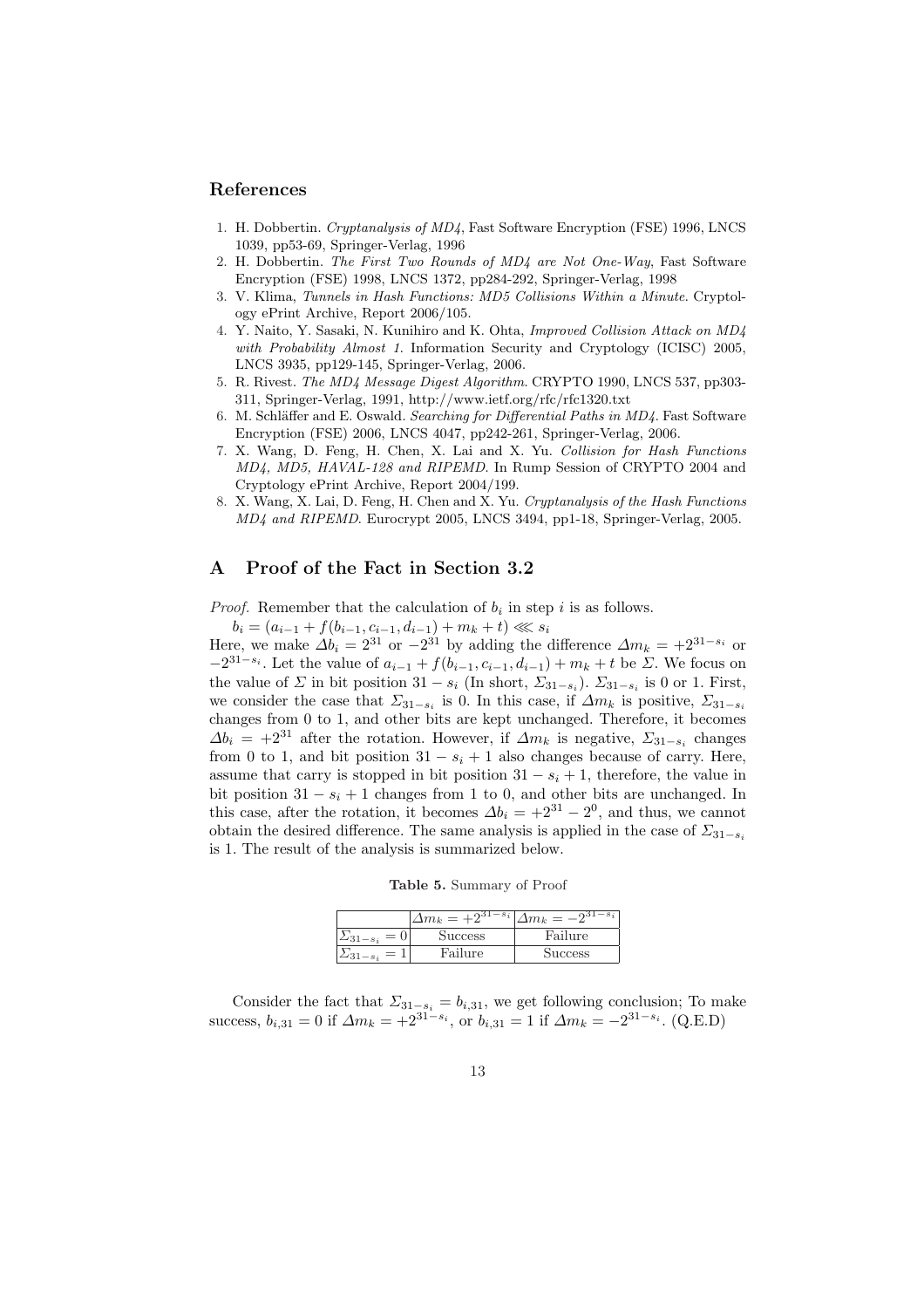## B Selecting ∆M by Considering Message Expansion

As described in section 3.3, the new local collision makes one difference in the third round. This does not fix step  $i$  that is the initial step of the local collision. Therefore, we analyze the impact of message expansion, and select the best  $i$ that minimizes the impact on the previous rounds.

However, thanks to the basic message modification, even if the differential path becomes complicated and many sufficient conditions are required, all sufficient conditions in the first round can be satisfied with probability 1. Therefore, we only have to care about the impact on the second round.

The third round consists of step 33-48. Since the new local collision takes 5 steps to realize cancellation, we have 12 choices for the initial step of local collision  $(IniLC)$ ,  $(33 \leq IniLC \leq 44)$ . To determine a good  $IniLC$ , we consider following characteristics of the second round.

- We need to cancel all differences by the final step of the second round since local collision in the third round must start from no-difference state.
- Let the last step with some message difference in the second round be cp, which stands for Cancellation Point. If all differences are cancelled at step cp, remaining steps of the second round are guaranteed to be no-difference without sufficient conditions.

Therefore, in order to reduce number of sufficient conditions in the second round, cp should be as early a step as possible. Finally, we select  $InitC$  to minimize cp. We show the analysis of message expansion in Table 6. In Table 6, gray highlight shows an example of the analysis for  $InitC = 33$ . Messages that have differences on the second round and third round are colored. From the table, we see that cp for  $InitC = 33$  is 25. The same analysis is applied for all *IniLC*. cp for all IniLC are listed in the bottom of Table 6.

| Table 6. Analysis of Impact of Message Expansion |  |  |  |  |  |
|--------------------------------------------------|--|--|--|--|--|
|--------------------------------------------------|--|--|--|--|--|

|    | Message index for each step in 2R and 3R                                                            |  |  |  |  |  |  |  |  |  |          |  |                                        |         |     |
|----|-----------------------------------------------------------------------------------------------------|--|--|--|--|--|--|--|--|--|----------|--|----------------------------------------|---------|-----|
| 2R | step number    17   18   19   20   21   22   23   24   25   26   27   28   29   30   31   32        |  |  |  |  |  |  |  |  |  |          |  |                                        |         |     |
|    | message index $\begin{bmatrix} 0 & 4 & 8 & 12 & 1 & 5 & 9 & 13 & 2 & 6 & 10 & 14 & 3 \end{bmatrix}$ |  |  |  |  |  |  |  |  |  |          |  |                                        | 7 11 15 |     |
|    |                                                                                                     |  |  |  |  |  |  |  |  |  |          |  |                                        |         |     |
| 3R | step number 33 34 35 36 37 38 39 40 41 42 43 44 5 46 47 48                                          |  |  |  |  |  |  |  |  |  |          |  |                                        |         |     |
|    | message index 0 8 4 12 1 2 10 6 14 1                                                                |  |  |  |  |  |  |  |  |  | <u>9</u> |  | $5 \;   \; 13 \;   \; 3 \;   \; 11 \;$ |         | 115 |
|    | The value of cp for all $InitC$<br>$IniLC$   33  34  35  36  37  38  39  40  41  42  43  44         |  |  |  |  |  |  |  |  |  |          |  |                                        |         |     |
|    |                                                                                                     |  |  |  |  |  |  |  |  |  |          |  |                                        |         |     |

From Table 6, finally, we find that  $InitC = 33$  is the best since its cp is the smallest. The obtained  $\Delta M$  and differential path for the third round is shown in Table 7 in Appendix  $C^2$ .

cp 25 27 27 28 28 28 28 28 29 31 31 32

<sup>&</sup>lt;sup>2</sup> We also calculate the good  $\Delta M$  for Wang et al.'s local collision by using this analysis. Then, we found that the resulting  $\Delta M$  is the same as proposed by Wang et al.'s.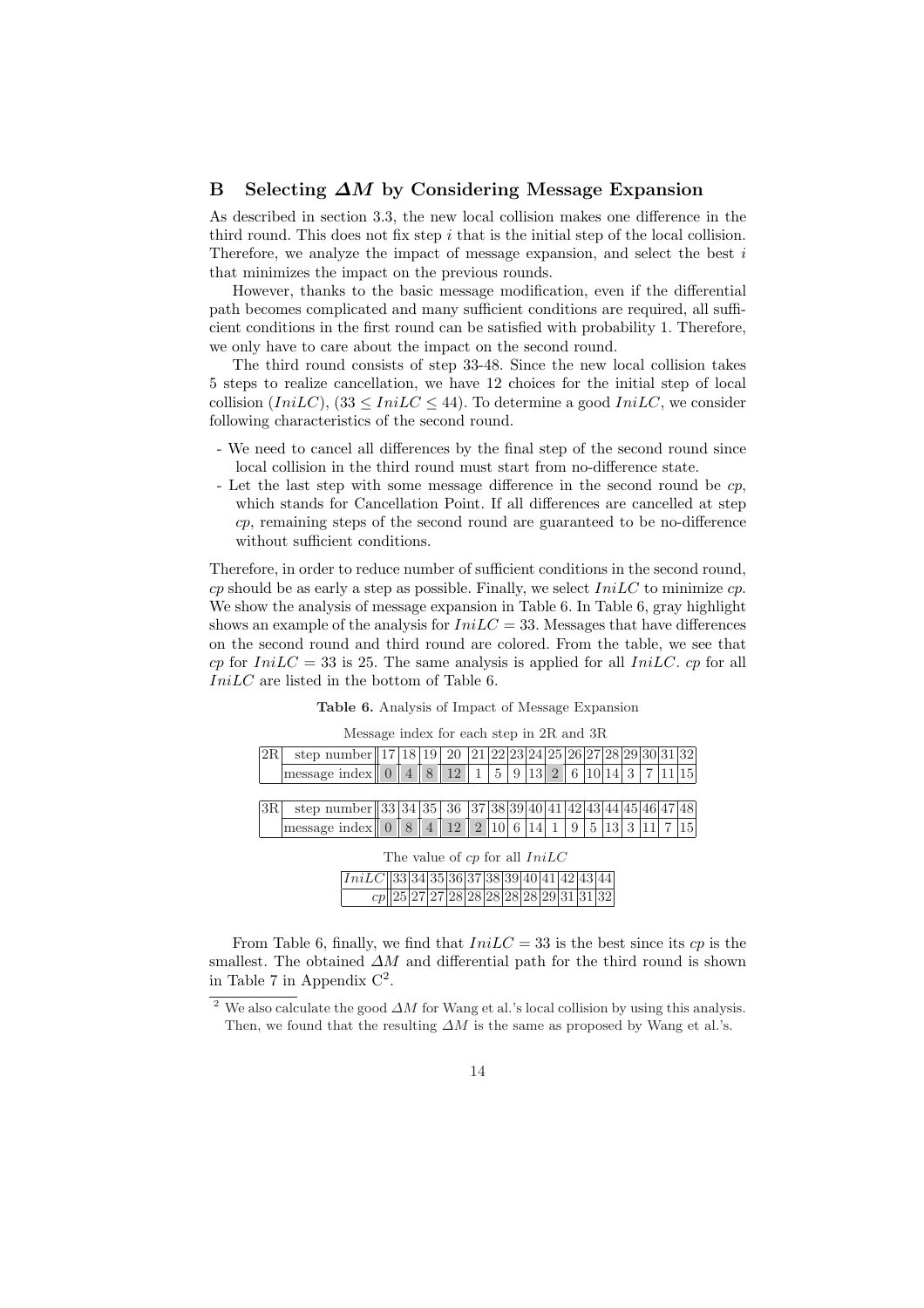|                 | Step Shift       |                  |           | $\Delta b_i$                                    |
|-----------------|------------------|------------------|-----------|-------------------------------------------------|
| $\it i$         | $\mathfrak{s}_i$ | $\Delta m_{i-1}$ |           | Numerical difference Difference in each bit     |
| 1               | 3                | $2^{28}$         | $-2^{31}$ | $\Delta[-31]$                                   |
|                 |                  |                  | $-2^{0}$  | $\overline{\Delta[0,-1]}$                       |
| $\overline{2}$  | $\overline{7}$   |                  | $-2^7$    | $\overline{\Delta}[7]$                          |
|                 |                  |                  | $-2^{8}$  | $\overline{\Delta[-9]}$                         |
| 3               | 11               | $2^{31}$         | $-2^{11}$ | $\overline{\Delta[-11]}$                        |
| $\overline{4}$  | 19               |                  | $-2^{19}$ | $\overline{\Delta[19,20,-21]}$                  |
| 5               | 3                | $2^{31}$         | $2^3$     | $\overline{\Delta[3]}$                          |
|                 |                  |                  | $2^{22}$  | $\overline{\Delta[-22,-23,24]}$                 |
| 6               | $\overline{7}$   |                  | $-2^{18}$ | $\overline{\Delta[18, 19, -20]}$                |
|                 |                  |                  | $2^{31}$  | $\Delta[31]$                                    |
| $\overline{7}$  | 11               |                  | $2^1$     |                                                 |
|                 |                  |                  | $-2^{22}$ | $\frac{\Delta[-1,\cdots,9]}{\Delta[22,23,-24]}$ |
|                 |                  |                  | $2^{31}$  | $\overline{\Delta[31]}$                         |
| 8               | 19               |                  |           |                                                 |
| 9               | 3                | $2^{31}$         | $2^{22}$  | $\Delta[-22, 23]$                               |
|                 |                  |                  | $2^{25}$  | $\Delta[25]$                                    |
| 10              | $\overline{7}$   |                  | $-2^{12}$ | $\overline{\Delta[-12]}$                        |
|                 |                  |                  | $-2^{25}$ | $\overline{\Delta[25, 26, -27]}$                |
|                 |                  |                  | $2^{29}$  | $\overline{\Delta[-29,-30,31]}$                 |
| 11              | 11               |                  | $2^{12}$  | $\Delta[12]$                                    |
| 12              | 19               |                  | $-2^{12}$ | $\overline{\Delta[-12]}$                        |
| $\overline{13}$ | 3                | $2^{31}$         | $2^{25}$  | $\overline{\Delta[25]}$                         |
|                 |                  |                  | $-2^{28}$ | $\overline{\Delta[28,-29]}$                     |
| 14              | $\overline{7}$   |                  |           |                                                 |
| 15              | 11               |                  |           |                                                 |
| 16              | 19               |                  | $-2^{31}$ | $\Delta[-31]$                                   |
| 17              | $\overline{3}$   | $2^{28}$         | $2^{28}$  | $\Delta$ [28]                                   |
| 18              | $\overline{5}$   | $2^{31}$         |           |                                                 |
| 19              | 9                | $2^{31}$         |           |                                                 |
| $\overline{20}$ | 13               | $2^{31}$         |           |                                                 |
| $\overline{21}$ | $\overline{3}$   |                  | $2^{31}$  | $\Delta$ [31]                                   |
| 22              | $\overline{5}$   |                  |           |                                                 |
| $\overline{23}$ | $\overline{9}$   |                  |           |                                                 |
| $\overline{24}$ | $\overline{13}$  |                  |           |                                                 |
| $\overline{25}$ | $\overline{3}$   | $2^{31}$         |           |                                                 |
| .               |                  |                  |           |                                                 |
| $\overline{33}$ | 3                | $2^{28}$         | $2^{31}$  | $\Delta$ [31]                                   |
| 34              | $\overline{9}$   | $2^{31}$         |           |                                                 |
| 35              | 11               | $2^{31}$         |           |                                                 |
| $\overline{36}$ | $\overline{15}$  | $2^{31}$         |           |                                                 |
| $\overline{37}$ | $\overline{3}$   | $2^{31}$         |           |                                                 |

# C Differential Path and Sufficient Conditions

Table 7. Differential Path of MD4 for New Local Collision

The symbol ' $\varDelta[i]$  ' means the value of chaining variable in bit position  $i$ changes from 0 to 1 by difference. The symbol ' $\Delta[-i]$ ' means it changes from 1 to 0 instead.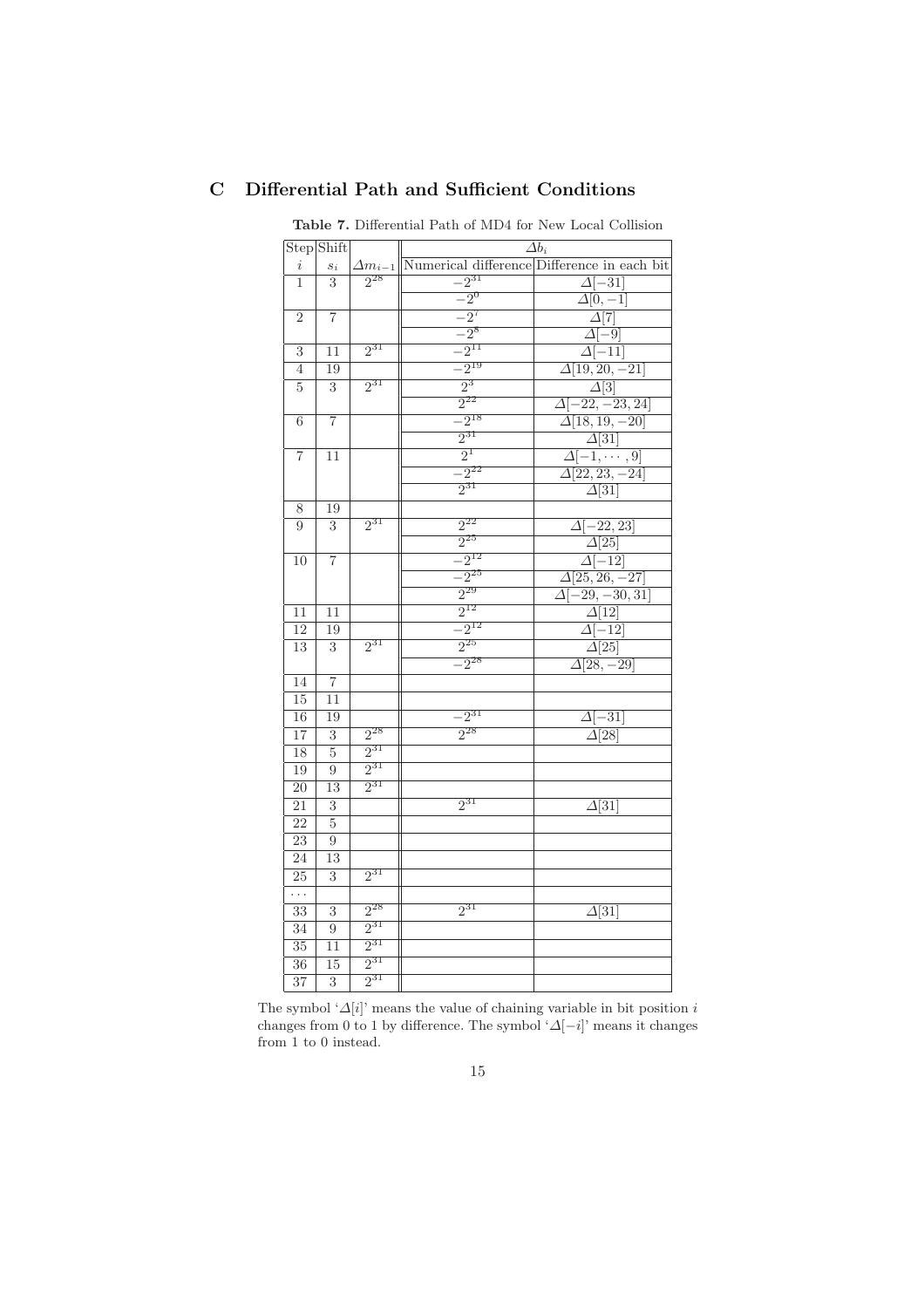| Chaining       |                                                            | Conditions on bits                                    |                                                             |                                                                  |
|----------------|------------------------------------------------------------|-------------------------------------------------------|-------------------------------------------------------------|------------------------------------------------------------------|
| variables      | $31 - 24$                                                  | $23 - 16$                                             | $15 - 8$                                                    | $7 - 0$                                                          |
| $b_1$          | $1 \bar{0} - -$                                            | $\bar{a}$ -                                           | $- - - a -$                                                 | $a - - - \bar{a} - 01$                                           |
| b <sub>2</sub> | $1 \bar{0} - \bar{0} - \bar{a} -$                          | $- - - - 0 - - -$                                     | $---a-1-$                                                   | $0 - - - - - 01$                                                 |
| b <sub>3</sub> | $1\bar{1}$ - $\bar{1}$ $\bar{a}$ - $\bar{a}$ 0             | $0$ - a a $1$ - $\bar{a}$ $\bar{a}$                   | $\bar{a}$ $\bar{a}$ $\bar{a}$ $\bar{a}$ $1$ $\bar{a}$ $0$ - | $0 - - -1 - 10$                                                  |
| $b_4$          | $1 - \bar{a} - \bar{1} \, \bar{0} \, \bar{1} \, 1$         | $a a 1 0 0 - \overline{0} \overline{1}$               | 1 a                                                         | $1$ a a a a $-$                                                  |
| $b_{5}$        | $a - - \overline{0} \overline{0} \overline{0}$<br>$\Omega$ | $000a\bar{1}\bar{0}$<br>11                            | 0<br>0 <sub>1</sub>                                         | $11111 -$                                                        |
| b <sub>6</sub> | $0 - \bar{0} - \bar{1}$ -<br>1<br>$\mathbf{1}$             | 11<br>11<br>1<br>$\mathbf{1}$<br>$\Omega$<br>$\Omega$ | 100                                                         | $00000a a -$                                                     |
| b <sub>7</sub> | $0 - \bar{1} - - - 11$                                     | $00 - 010 - -$                                        | $-01$<br>$\sim$ $\sim$<br>$  -$                             | 1111111.                                                         |
| $b_{8}$        | $1 - - - - -$ a 0                                          | $00 - 101 - -$                                        | $- - - 0 - - 00$                                            | 0 <sub>0</sub><br>$\mathbf{1}$<br>$\Omega$<br>$\Omega$<br>$00 -$ |
| $b_9$          | $0$ a a - a a $0$ 1                                        | $01 - - - - - -$                                      | - - - a - - 1 1                                             | 11011<br>11                                                      |
| $b_{10}$       | $011 - 100 -$                                              | $11 - - -\bar{a} - -$                                 | $- - - 1 - \overline{0} \, \overline{0}$ -                  |                                                                  |
| $b_{11}$       | $000 - 110 -$                                              | $11 - - - - -$                                        | $- - - 0 - \overline{1} \overline{1}$ -                     |                                                                  |
| $b_{12}$       | $011a001 -$                                                |                                                       | - - - 1 - ī ō -                                             |                                                                  |
| $b_{13}$       | $- - 10 - - 0 -$                                           | ---1--                                                | $- - - 0 - \overline{0} \, \overline{0} -$                  |                                                                  |
| $b_{14}$       | $- - 00 - - 0 -$                                           | - - - - ā - - -                                       | $- - - 0 - \overline{1} \, \overline{1}$ -                  |                                                                  |
| $b_{15}$       | $a - 11\bar{b} - 1$ -                                      | $\sim$ $\sim$<br>- - - - b                            |                                                             |                                                                  |
| $b_{16}$       | $1 - -a 0 - - -$                                           | $- \bar{C} - - -$                                     |                                                             |                                                                  |
| $b_{17}$       | $b - - 0 - - - -$                                          | $- - \bar{a} - -$                                     |                                                             |                                                                  |
| $b_{18}$       | $b - c - - -$                                              |                                                       |                                                             |                                                                  |
| $b_{19}$       | $- - - a - - - -$                                          |                                                       |                                                             |                                                                  |
| $b_{20}$       | $a - - - -$                                                |                                                       |                                                             |                                                                  |
| $b_{21}$       | 0 - - - - -                                                | - b -                                                 |                                                             |                                                                  |
| $b_{22}$       | $C - - - - - -$                                            |                                                       |                                                             |                                                                  |
| $b_{23}$       | $a -$                                                      |                                                       |                                                             |                                                                  |
| $b_{24}$       |                                                            |                                                       |                                                             |                                                                  |
| .              |                                                            |                                                       |                                                             |                                                                  |
| $b_{33}$       | $() - -$                                                   |                                                       |                                                             |                                                                  |
| .              |                                                            |                                                       |                                                             |                                                                  |

Table 8. Sufficient Conditions and Extra Conditions for New Local Collision

The notation '0' stands for the conditions  $b_{i,j} = 0$ , the notation '1' stands for the conditions  $b_{i,j} = 1$ , the notation 'a' stands for the conditions  $b_{i,j} = b_{i-1,j}$ , 'b' stands for the condition  $b_{i,j} \neq b_{i-1,j}$  and 'c' stands for the condition  $b_{i,j} = b_{i-2,j}$ . Conditions without upper bar are sufficient conditions for the new differential path. Conditions with upper bar are extra conditions that are introduced in Appendix D.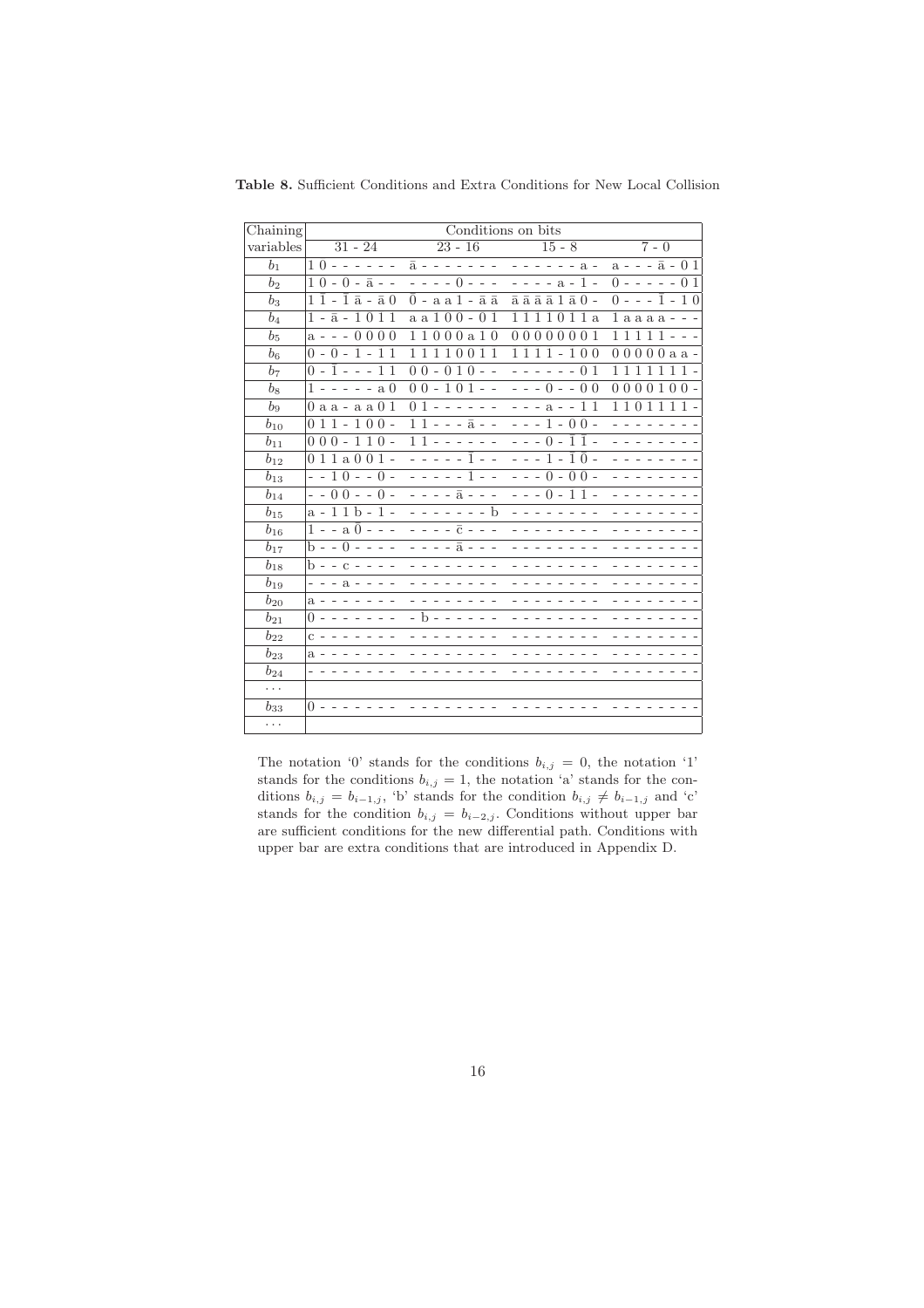## D List of Message Modification Procedures

Table 9 to Table 20 show the procedure for advanced message modification for each condition. These procedures are executed only if the target condition is not satisfied. Several procedures need to satisfy "extra conditions (EC)" in advance. ECs guarantee that each modification procedure is executed without breaking other sufficient conditions. ECs in the first round are set together with sufficient conditions in the first round by basic message modification.

We explain how these procedures work, by explaining Table 10 as an example. Before we execute Table 10, we check whether the target sufficient condition " $b_{17,28} = 0$ " is satisfied or not. If it's satisfied, do nothing. Otherwise, execute procedures shown in Table 10. In the table, the first and second column show the rounds and steps where we are looking on. The third column shows the procedure to be executed. The last column shows how differences are used in each calculation. In case of Table 10, we first modify  $m_0$ . Then, by considering the expression in step 1, we modify  $b_1$ . We make sure that a carry doesn't occur in  $b_1$ . Therefore, if  $b_{1,28} = 0$  we choose "+," otherwise, we choose "-." After that, to make sure that the result of step 2 keeps unchanged, we modify  $m_1$ . In 3rd step, from the property of f, if  $b_{2,28}$  is fixed to be 0, the result of step 3 keeps unchanged. Therefore, we set the extra condition " $b_{2,28} = 0$ ." Step 4 and 5 are the almost same. After step 5 is calculated, all differences in the first round are cancelled. Since  $m_0$  is modified, step 17 in the second round is also modified. From the expression of  $b_{17}$ ,  $b_{17}$  has difference  $2^{28}$ , and this difference flips the value of  $b_{17,28}$ . Therefore, the sufficient condition is satisfied.

In this section, " $b_i \leftarrow$  standard computation" means computing  $b_i \leftarrow (a_{i-1} + a_i)$  $f(b_{i-1}, c_{i-1}, d_{i-1}) + m_k + t \ll s_i$ . " $m_i \leftarrow$  inverse computation" means computing  $m_i$  ←  $(b_i \gg s_i) - a_{i-1} - f(b_{i-1}, c_{i-1}, d_{i-1}) - t$ .

|    | Round Step | Actual procedure                                 | Expression with difference in each step                                                  |
|----|------------|--------------------------------------------------|------------------------------------------------------------------------------------------|
| 1R | 16         | $m_{15} \leftarrow m_{15} \pm \overline{2^{29}}$ | $ b_{16} \leftarrow (a_{15} + f(b_{15}, c_{15}, d_{15}) + m_{15} \pm 2^{29} + t) \ll 19$ |
|    |            | $b_{16} \leftarrow b_{16} \pm 2^{16}$            |                                                                                          |
|    |            | (Take sign to avoid $b_{16}$ carry.)             |                                                                                          |
| 2R |            | $EC:$ " $c_{16,16} \neq d_{16,16}$ "             | $b_{17} \leftarrow (a_{16} + f(b_{16}[\pm 16], c_{16}, d_{16}) + m_0 + t) \ll 3$         |
|    |            | $b_{17} \leftarrow$ standard computation         |                                                                                          |

**Table 10.** Modification Procedure for " $b_{17,28} = 0$ "

**Table 9.** Modification Procedure for Extra Condition " $b_{17,19} = c_{17,19}$ "

| Round Step |                | Actual procedure                     | Expression with difference in each step                                                                                        |
|------------|----------------|--------------------------------------|--------------------------------------------------------------------------------------------------------------------------------|
| 1R         |                | $m_0 \leftarrow m_0 \pm 2^{25}$      | $b_1 \leftarrow (a_0 + f(b_0, c_0, d_0) + m_0 \pm 2^{25} + t) \ll 3$                                                           |
|            |                | $b_1 \leftarrow b_1 \pm 2^{28}$      |                                                                                                                                |
|            |                | (Take sign to avoid $b_1$ carry.)    |                                                                                                                                |
|            | 2              | $m_1 \leftarrow$ inverse computation | $b_2 \leftarrow (a_1 + f(b_1 \pm 28), c_1, d_1) + m_1 + t \ll 7$                                                               |
|            | 3              | EC: $b_{2,28} = 0$ "                 | $b_3 \leftarrow (a_2 + f(b_2, c_2   \pm 28), d_2) + m_2 + t \ll 11$                                                            |
|            | $\overline{4}$ | EC: $b_{3.28} = 1$ "                 | $b_4 \leftarrow (a_3 + f(b_3, c_3, d_3 \pm 28)) + m_3 + t \ll 19$                                                              |
|            | 5              | $m_4 \leftarrow m_4 \mp 2^{28}$      | $ b_5 \leftarrow (a_4 \pm 2^{28} + f(b_4, c_4, d_4) + m_4 \mp 2^{28} + t) \ll 3$                                               |
| 2R         |                |                                      | $b_{17} \leftarrow$ standard computation $  b_{17} \leftarrow (a_{16} + f(b_{16}, c_{16}, d_{16}) + m_0 \pm 2^{25} + t) \ll 3$ |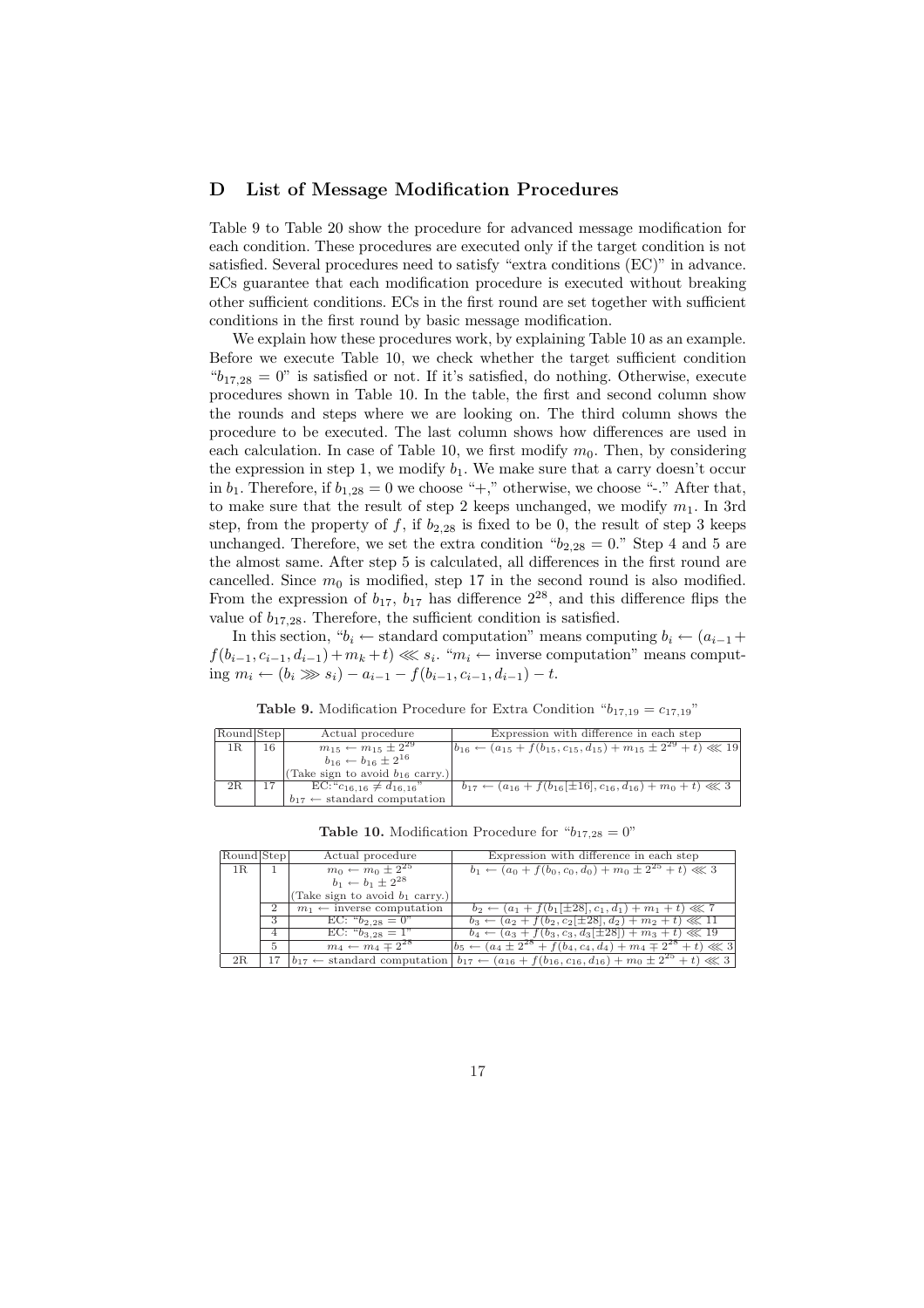Table 11. Modification Procedure for  $\text{``}b_{17,31} \neq b_{16,31}\text{''}$ 

| Round Step |                | Actual procedure                   | Expression with difference in each step                                                                                       |
|------------|----------------|------------------------------------|-------------------------------------------------------------------------------------------------------------------------------|
| 1R         | $\mathbf{1}$   | $m_0 \leftarrow m_0 + 2^{27}$      | $b_1 \leftarrow (a_0 + f(b_0, c_0, d_0) + m_0 + 2^{27} + t) \ll 3$                                                            |
|            |                | $b_1 \leftarrow b_1 + 2^{30}$      |                                                                                                                               |
|            |                | EC: " $b_{1,30} = 0$ "             |                                                                                                                               |
|            | $\overline{2}$ | $m_1 \leftarrow$ inverse operation | $b_2 \leftarrow (a_1 + f(b_1 +30], c_1, d_1) + m_1 + t) \ll 7$                                                                |
|            | 3              | EC: $b_{2,30} = 0$ "               | $b_3 \leftarrow (a_2 + f(b_2, c_2[+30], d_2) + m_2 + t) \ll 11$                                                               |
|            | $\overline{4}$ | EC: $b_{3,30} = 1$ "               | $b_4 \leftarrow (a_3 + f(b_3, c_3, d_3[+30]) + m_3 + t) \ll 19$                                                               |
|            | 5              | $m_4 \leftarrow m_4 - 2^{30}$      | $b_5 \leftarrow (a_4 + 2^{30} + f(b_4, c_4, d_4) + m_4 - 2^{30} + t) \ll 3$                                                   |
| $1-2R$     | 16             | $m_{15} \leftarrow m_{15} + 2^8$   | $b_{16} \leftarrow (a_{15} + f(b_{15}, c_{15}, d_{15}) + m_{15} + 2^8 + t) \ll 19$                                            |
|            |                | EC: " $b_{16.27} = 0$ "            |                                                                                                                               |
|            | 17             |                                    | $b_{17} \leftarrow$ standard operation $b_{17} \leftarrow (a_{16} + f(b_{16}[-17], c_{16}, d_{16}) + m_0 + 2^{27} + t) \ll 3$ |
|            |                | EC: " $c_{16,27} \neq d_{16,27}$ " |                                                                                                                               |

**Table 12.** Modification Procedure for " $b_{18,28} = 0$ "

| Round Step |                | Actual procedure                  | Expression with difference in each step                                                                                      |
|------------|----------------|-----------------------------------|------------------------------------------------------------------------------------------------------------------------------|
| 1R         | $\mathfrak{D}$ | $m_1 \leftarrow m_1 \pm 2^{16}$   | $b_2 \leftarrow (a_1 + f(b_1, c_1, d_1) + m_1 \pm 2^{16} + t) \ll 7$                                                         |
|            |                | $b_2 \leftarrow b_2 \pm 2^{23}$   |                                                                                                                              |
|            |                | (Take sign to avoid $b_2$ carry.) |                                                                                                                              |
|            | 3              | EC: " $c_{2,23} = d_{2,23}$ "     | $b_3 \leftarrow (a_2 + f(b_2   \pm 23  , c_2, d_2) + m_2 + t) \ll 11$                                                        |
|            | $\overline{4}$ | EC: $b_{3,23} = 0$ "              | $b_4 \leftarrow (a_3 + f(b_3, c_3[\pm 2\overline{3}], d_3) + m_3 + t) \ll 19$                                                |
|            | 5              | $m_4 \leftarrow m_4 \mp 2^{23}$   | $b_5 \leftarrow (a_4 + f(b_4, c_4, d_4[\pm 23]) + m_4 \mp 2^{23} + t) \ll 3$                                                 |
|            |                | EC: " $b_{4,23} = 0$ "            |                                                                                                                              |
|            | 6              | $m_5 \leftarrow m_5 \mp 2^{23}$   | $ b_6 \leftarrow (a_5 \pm 2^{23} + f(b_5, c_5, d_5) + m_5 \mp 2^{23} + t) \ll 7$                                             |
| 2R         | 17             |                                   | $b_{18} \leftarrow$ standard computation $b_{18} \leftarrow (a_{17} + f(b_{17}, c_{17}, d_{17}) + m_4 \mp 2^{23} + t) \ll 5$ |

**Table 13.** Modification Procedure for  $"b_{18,31} \neq b_{17,31}"$ 

| Round Step |          | Actual procedure                  | Expression with difference in each step                                                                                      |
|------------|----------|-----------------------------------|------------------------------------------------------------------------------------------------------------------------------|
| 1R         | $-5$ $+$ | $m_4 \leftarrow m_4 \pm 2^{26}$   | $b_5 \leftarrow (a_4 + f(b_4, c_4, d_4) + m_4 \pm 2^{26} + t) \ll 3$                                                         |
|            |          | $b_5 \leftarrow b_5 \pm 2^{29}$   |                                                                                                                              |
|            |          | (Take sign to avoid $b_5$ carry.) |                                                                                                                              |
|            | 6        | EC: " $c_{5,29} = d_{5,29}$ "     | $b_6 \leftarrow (a_5 + f(b_5[\pm 29], c_5, d_5) + m_5 + t) \ll 7$                                                            |
|            |          | EC: $b_{6,29} = 0$ "              | $b_7 \leftarrow (a_6 + f(b_6, c_6[\pm 29], d_6) + m_6 + t) \ll 11$                                                           |
|            | 8        | EC: $b_{7,29} = 1$ "              | $b_8 \leftarrow (a_7 + f(b_7, c_7, d_7   \pm 29) + m_7 + t) \ll 19$                                                          |
|            | 9        | $m_8 \leftarrow m_8 \mp 2^{29}$   | $b_9 \leftarrow (a_8 \pm 2^{29} + (f(b_8, c_8, d_8) + m_8 \mp 2^{29} + t) \ll 3$                                             |
| 2R         | 17       |                                   | $b_{18} \leftarrow$ standard computation $b_{18} \leftarrow (a_{17} + f(b_{17}, c_{17}, d_{17}) + m_4 \pm 2^{26} + t) \ll 5$ |

**Table 14.** Modification Procedure for " $b_{19,28} = b_{18,28}$ "

| Round Step |    | Actual procedure                         | Expression with difference in each step                                               |
|------------|----|------------------------------------------|---------------------------------------------------------------------------------------|
| $1-2R$     | 15 | $m_{14} \leftarrow m_{14} \pm 2^8$       | $ b_{15} \leftarrow (a_{14} + f(b_{14}, c_{14}, d_{14}) + m_{14} \pm 2^8 + t) \ll 11$ |
|            |    | $b_{15} \leftarrow b_{15} \pm 2^{19}$    |                                                                                       |
|            |    | (Take sign to avoid $b_{15}$ carry.)     |                                                                                       |
|            | 16 | $EC:$ " $c_{15,19} = d_{15,19}$ "        | $ b_{16} \leftarrow (a_{15} + f(b_{15} \pm 19), c_{15}, d_{15}) + m_{15} + t \ll 19$  |
|            | 17 | $EC:$ $b_{16.19} = d_{16.19}$            | $b_{17} \leftarrow (a_{16} + f(b_{16}, c_{16} \pm 19), d_{16}) + m_0 + t \ll 3$       |
|            | 18 | $EC:$ " $b_{17,19} = c_{17,19}$ "        | $b_{18} \leftarrow (a_{17} + f(b_{17}, c_{17}, d_{17}[\pm 19]) + m_4 + t) \ll 5$      |
|            | 19 | $b_{19} \leftarrow$ standard computation | $b_{19} \leftarrow (a_{18} \pm 2^{19} + f(b_{18}, c_{18}, d_{18}) + m_8 + t) \ll 9$   |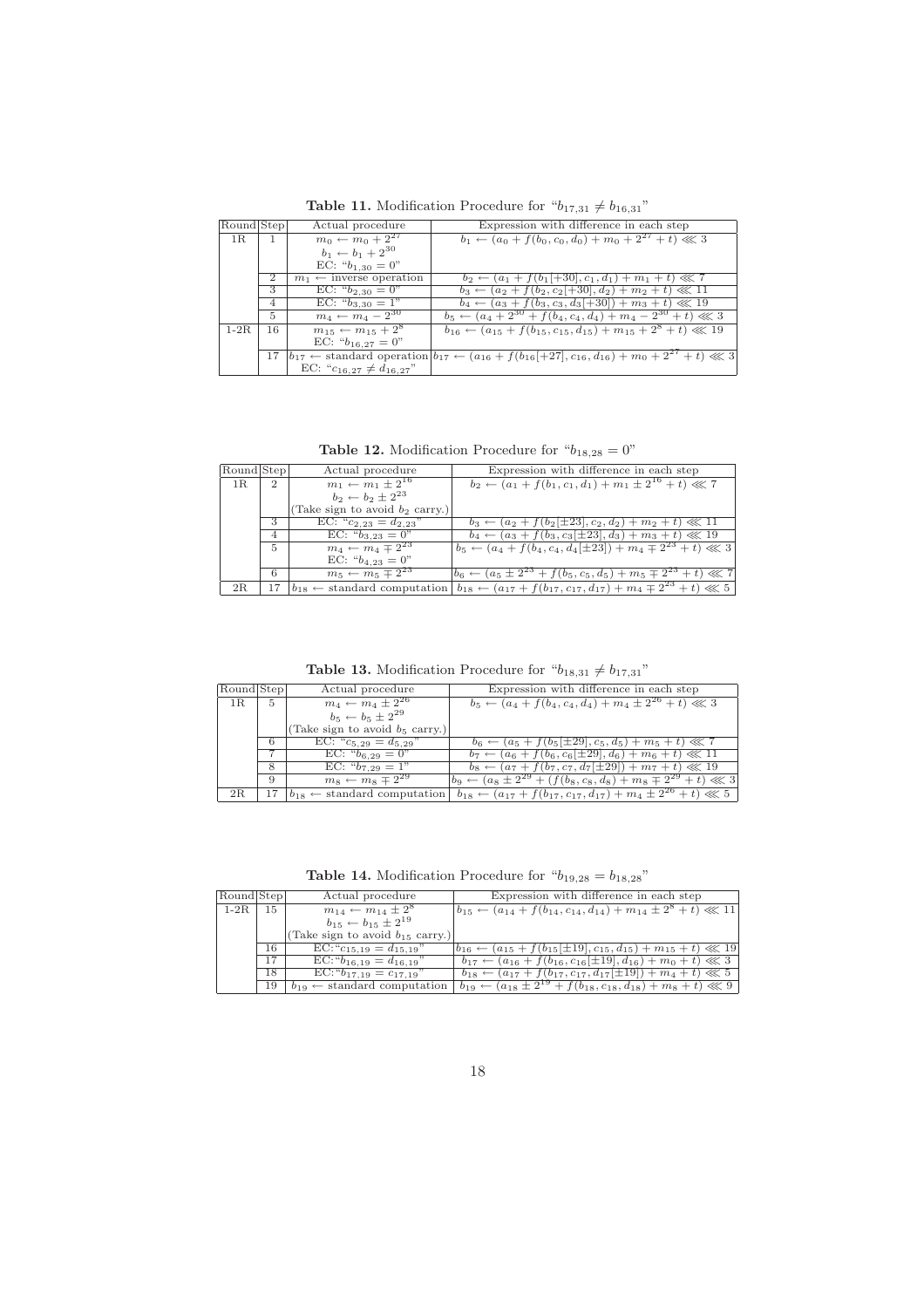round step Actual procedure Expression with difference in each step 1R 11  $m_{10} \leftarrow m_{10} \pm 2^7$  $b_{11} \leftarrow (a_{10} + f(b_{10}, c_{10}, d_{10}) + m_{10} \pm 2^7 + t) \ll 11$  $b_{11} \leftarrow b_{11} \pm 2^{18}$ take sign to avoid  $b_{11}$  carry 12 EC: " $c_{11,18} = d_{11,18}$ "  $b_{12} \leftarrow (a_{11} + f(b_{11} \pm 18), c_{11}, d_{11}) + m_{11} + t) \ll 19$ <br>
13  $m_{12} \leftarrow m_{12} \mp 2^{18}$   $b_{13} \leftarrow (a_{12} + f(b_{12}, c_{12} \pm 18), d_{12}) + m_{12} \mp 2^{18} + t) \ll 3$  $\frac{13}{\text{EC: } "b_{12,18} = 1"}$ 14 EC:  ${}^{6}b_{13,18} = 1"$   $b_{14} \leftarrow (a_{13} + f(b_{13}, c_{13}, d_{13}[\pm 18]) + m_{13} + t) \ll 7$ <br>  $m_{14} \leftarrow m_{14} \mp 2^{18}$   $b_{15} \leftarrow (a_{14} \pm 2^{18} + f(b_{14}, c_{14}, d_{14}) + m_{14} \mp 2^{18} + t) \ll 11$ 15  $m_{14} \leftarrow m_{14} \mp 2^{18}$ 

**Table 15.** Modification Procedure for " $b_{20,31} = b_{19,31}$ "

**Table 16.** Modification Procedure for Extra Condition " $b_{21,22} \neq b_{20,22}$ "

2R 20  $b_{20} \leftarrow$  standard operation  $b_{20} \leftarrow (a_{19} + f(b_{19}, c_{19}, d_{19}) + m_{12} \mp 2^{18} + t) \ll 13$ 

| Round Step |    | Actual procedure                                    | Expression with difference in each step                              |
|------------|----|-----------------------------------------------------|----------------------------------------------------------------------|
| 1R         | 12 | $m_{11} \leftarrow m_{11} \pm 2^{22}$               | $b_{12} \leftarrow (a_{11} + f(b_{11}, c_{11}, d_{11}) +$            |
|            |    | $b_{12} \leftarrow b_{12} \pm 2^9$                  | $+m_{11} \pm 2^{22} + t \ll 19$                                      |
|            |    | EC: $b_{12,10} = 1$ ", $b_{12,9} = 0$ "             |                                                                      |
|            |    | (if sign is $+$ , $b_3[9]$ , else $b_3[-10, 9]$ .)  |                                                                      |
|            | 13 | $m_{12} \leftarrow m_{12} \mp 2^9$                  | $ b_{13} \leftarrow (a_{12} + f(b_{12}[9]/[-10, 9], c_{12}, d_{12})$ |
|            |    | (Take sign to avoid $b_{20}$ carry.)                | $+m_{12} \mp 2^9 + t \ll 3$                                          |
|            |    | EC: " $c_{12,10} = 1$ ", " $d_{12,10} = 0$ ",       |                                                                      |
|            |    | $C_{12,9} = 1$ ", " $d_{12,9} = 0$ "                |                                                                      |
|            | 14 | EC: $b_{13,10} = 0$ ", $b_{13,9} = 1$ "             | $ b_{14} \leftarrow (a_{13} + f(b_{13}, c_{13}[9]/[-10, 9], d_{13})$ |
|            |    |                                                     | $+m_{13}+t \ll 7$                                                    |
|            | 15 | EC: $b_{14.10} = 1$ ", $b_{14.9} = 1$ "             | $b_{15} \leftarrow (a_{14} + f(b_{14}, c_{14}, d_{14}[9]/[-10, 9])$  |
|            |    |                                                     | $+m_{14}+t \ll 11$                                                   |
|            | 16 | $m_{15} \leftarrow m_{15} \pm 2^9$                  | $b_{16} \leftarrow (a_{15} \pm 2^9 + f(b_{15}, c_{54}, d_{15}))$     |
|            |    |                                                     | $+m_{15} \mp 2^9 + t \ll 19$                                         |
| 2R         | 20 | $b_{20} \leftarrow$ standard computation            | $b_{20} \leftarrow (a_{19} + f(b_{19}, c_{19}, d_{19})$              |
|            |    |                                                     | $+m_{12} \mp 2^9 + t \ll 13$                                         |
|            | 21 | $b_{21} \leftarrow$ standard computation            | $b_{21} \leftarrow (a_{20} + f(b_{20} \mid \mp 22), c_{20}, d_{20})$ |
|            |    | $(b_{21.22}$ is never changed by this calculation). | $+m_1 + t \ll 3$                                                     |

**Table 17.** Modification Procedure for " $b_{21,31} = 0$ "

| Round Step |                | Actual procedure                     | Expression with difference in each step                                                                                        |
|------------|----------------|--------------------------------------|--------------------------------------------------------------------------------------------------------------------------------|
| 1 R.       | $\overline{2}$ | $m_1 \leftarrow m_1 \pm 2^{28}$      | $b_2 \leftarrow (a_1 + f(b_1, c_1, d_1) + m_1 \pm 2^{28} + t) \ll 7$                                                           |
|            |                | $b_2 \leftarrow b_2 \pm 2^3$         |                                                                                                                                |
|            |                | (Take sign to avoid $b_2$ carry.)    |                                                                                                                                |
|            |                | EC: $C_{2,3} = d_{2,3}$              | $b_3 \leftarrow (a_2 + f(b_2   \pm 3], c_2, d_2) + m_2 + t) \ll 11$                                                            |
|            | 4              | $m_3 \leftarrow$ inverse computation | $b_4 \leftarrow (a_3 + f(b_3, c_3[\pm 3], d_3) + m_3 + t) \ll 19$                                                              |
|            | 5              | EC: $b_{4,3} = 1$ "                  | $b_5 \leftarrow (a_4 + f(b_4, c_4, d_4[\pm 3]) + m_4 + t) \ll 3$                                                               |
|            | 6              | $m_5 \leftarrow m_5 \pm 2^3$         | $b_6 \leftarrow (a_5 \pm 2^3 + f(b_5, c_5, d_5) + m_5 \mp 2^3 + t) \ll 7$                                                      |
| 2R         | 21             |                                      | $b_{21} \leftarrow$ standard computation $ b_{21} \leftarrow (a_{20} + f(b_{20}, c_{20}, d_{20}) + m_1 \pm 2^{28} + t) \ll 3 $ |

**Table 18.** Modification Procedure for " $b_{22,31} = b_{21,31}$ "

| Round Step |                | Actual procedure                  | Expression with difference in each step                                                                                      |
|------------|----------------|-----------------------------------|------------------------------------------------------------------------------------------------------------------------------|
| 1R         | 3              | $m_2 \leftarrow m_2 \pm 2^{15}$   | $b_3 \leftarrow (a_2 + f(b_2, c_2, d_2) + m_2 \pm 2^{15} + t) \ll 11$                                                        |
|            |                | $b_3 \leftarrow b_3 \pm 2^{26}$   |                                                                                                                              |
|            |                | (Take sign to avoid $b_3$ carry.) |                                                                                                                              |
|            | $\overline{4}$ | EC: $C_{3,26} = d_{3,26}$         | $b_4 \leftarrow (a_3 + f(b_3[\pm 26], c_3, d_3) + m_3 + t) \ll 19$                                                           |
|            | $\overline{5}$ | EC: $b_{4,26} = 0$ "              | $b_5 \leftarrow (a_4 + f(b_4, c_4[\pm 26], d_4) + m_4 + t) \ll 3$                                                            |
|            | 6              | $m_5 \leftarrow m_5 \mp 2^{26}$   | $b_6 \leftarrow (a_5 + f(b_5, c_5, d_5[\pm 26]) + m_5 + t) \ll 7$                                                            |
|            |                | EC: " $b_{5,26} = 0$ "            |                                                                                                                              |
|            | 7              | $m_6 \leftarrow m_6 \mp 2^{26}$   | $b_7 \leftarrow (a_6 \pm 2^{26} + f(b_6, c_6, d_6) + m_6 \mp 2^{26} + t) \ll 11$                                             |
| 2R         | 21             |                                   | $b_{22} \leftarrow$ standard computation $b_{22} \leftarrow (a_{21} + f(b_{21}, c_{21}, d_{21}) + m_5 \mp 2^{26} + t) \ll 5$ |